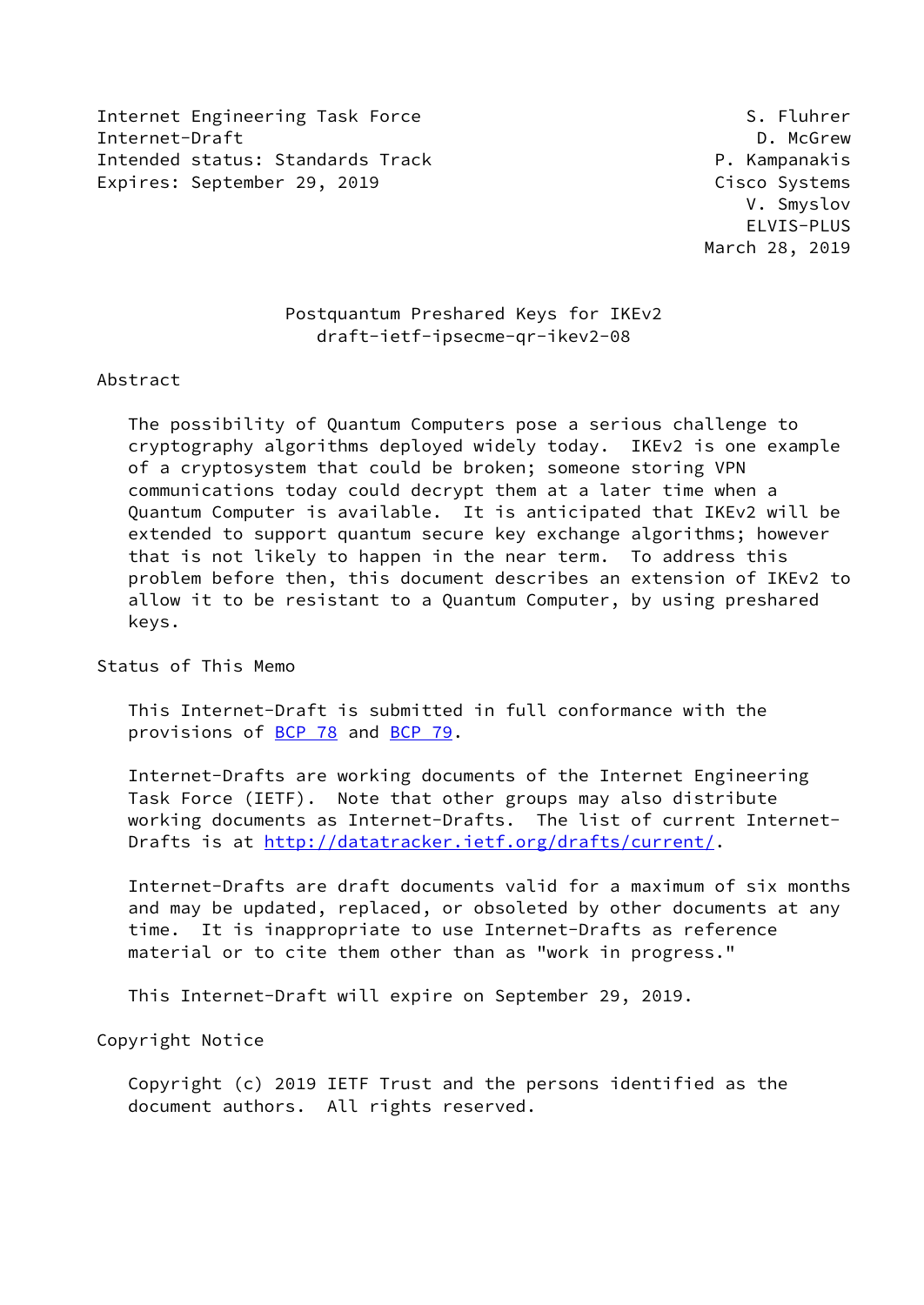## <span id="page-1-1"></span>Internet-Draft Postquantum Security for IKEv2 March 2019

This document is subject to [BCP 78](https://datatracker.ietf.org/doc/pdf/bcp78) and the IETF Trust's Legal Provisions Relating to IETF Documents [\(http://trustee.ietf.org/license-info](http://trustee.ietf.org/license-info)) in effect on the date of publication of this document. Please review these documents carefully, as they describe your rights and restrictions with respect to this document. Code Components extracted from this document must include Simplified BSD License text as described in Section 4.e of the Trust Legal Provisions and are provided without warranty as described in the Simplified BSD License.

## Table of Contents

|                                      |  |  | $\overline{2}$ |
|--------------------------------------|--|--|----------------|
| 1.1.                                 |  |  | $\overline{3}$ |
| 1.2.                                 |  |  | $\overline{5}$ |
| 2.                                   |  |  | $\overline{5}$ |
| 3.                                   |  |  | 6              |
| $\overline{4}$ .                     |  |  | 10             |
| 5.                                   |  |  | 11             |
| 5.1.                                 |  |  | 11             |
| $5.2.$ Operational Considerations    |  |  | 12             |
| $5.2.1$ . PPK Distribution           |  |  | 12             |
|                                      |  |  | 12             |
| $5.2.3$ . PPK-only Authentication    |  |  | 13             |
| <u>6</u> .                           |  |  | 13             |
| $\overline{1}$ .                     |  |  | 15             |
| 8.                                   |  |  | 16             |
| Normative References<br>8.1.         |  |  | 16             |
| Informational References<br>8.2.     |  |  | 16             |
| Appendix A. Discussion and Rationale |  |  | 17             |
|                                      |  |  | 18             |
|                                      |  |  | 18             |

# <span id="page-1-0"></span>[1](#page-1-0). Introduction

 It is an open question whether or not it is feasible to build a Quantum Computer (and if so, when one might be implemented), but if it is, many of the cryptographic algorithms and protocols currently in use would be insecure. A Quantum Computer would be able to solve DH and ECDH problems in polynomial time  $[I-D.hoffman-c2pq]$  $[I-D.hoffman-c2pq]$ , and this would imply that the security of existing IKEv2 [\[RFC7296](https://datatracker.ietf.org/doc/pdf/rfc7296)] systems would be compromised. IKEv1 [\[RFC2409](https://datatracker.ietf.org/doc/pdf/rfc2409)], when used with strong preshared keys, is not vulnerable to quantum attacks, because those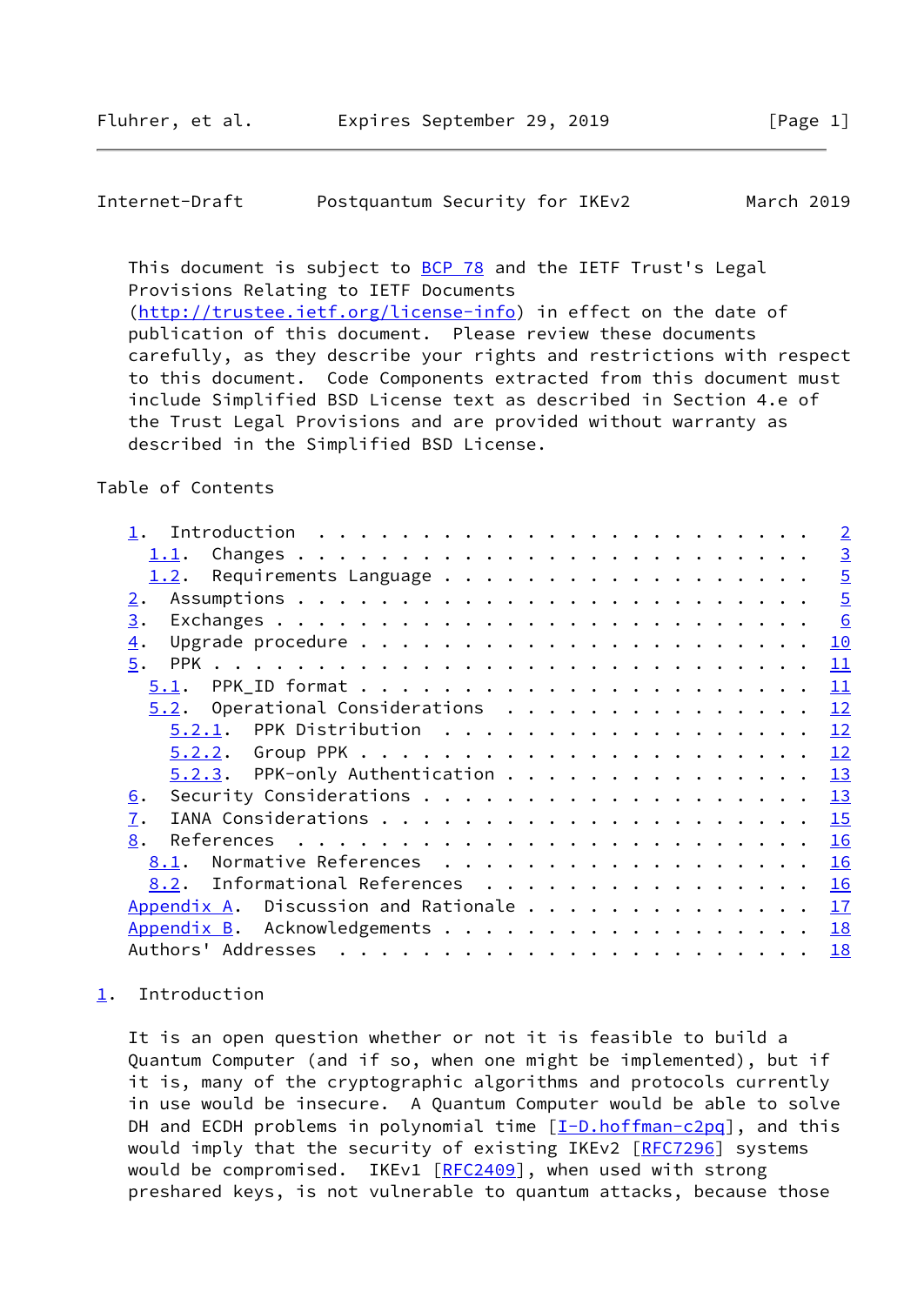keys are one of the inputs to the key derivation function. If the preshared key has sufficient entropy and the PRF, encryption and authentication transforms are postquantum secure, then the resulting system is believed to be quantum resistant, that is, invulnerable to an attacker with a Quantum Computer.

|  | Fluhrer, et al. |  | Expires September 29, 2019 |  |  | [Page 2] |  |  |
|--|-----------------|--|----------------------------|--|--|----------|--|--|
|--|-----------------|--|----------------------------|--|--|----------|--|--|

<span id="page-2-1"></span>Internet-Draft Postquantum Security for IKEv2 March 2019

 This document describes a way to extend IKEv2 to have a similar property; assuming that the two end systems share a long secret key, then the resulting exchange is quantum resistant. By bringing postquantum security to IKEv2, this note removes the need to use an obsolete version of the Internet Key Exchange in order to achieve that security goal.

 The general idea is that we add an additional secret that is shared between the initiator and the responder; this secret is in addition to the authentication method that is already provided within IKEv2. We stir this secret into the SK\_d value, which is used to generate the key material (KEYMAT) and the SKEYSEED for the child SAs; this secret provides quantum resistance to the IPsec SAs (and any child IKE SAs). We also stir the secret into the SK\_pi, SK\_pr values; this allows both sides to detect a secret mismatch cleanly.

 It was considered important to minimize the changes to IKEv2. The existing mechanisms to do authentication and key exchange remain in place (that is, we continue to do (EC)DH, and potentially PKI authentication if configured). This document does not replace the authentication checks that the protocol does; instead, it is done as a parallel check.

<span id="page-2-0"></span>[1.1](#page-2-0). Changes

RFC EDITOR PLEASE DELETE THIS SECTION.

Changes in this draft in each version iterations.

[draft-ietf-ipsecme-qr-ikev2-05](https://datatracker.ietf.org/doc/pdf/draft-ietf-ipsecme-qr-ikev2-05)

o Addressed comments received during WGLC.

[draft-ietf-ipsecme-qr-ikev2-04](https://datatracker.ietf.org/doc/pdf/draft-ietf-ipsecme-qr-ikev2-04)

o Using Group PPK is clarified based on comment from Quynh Dang.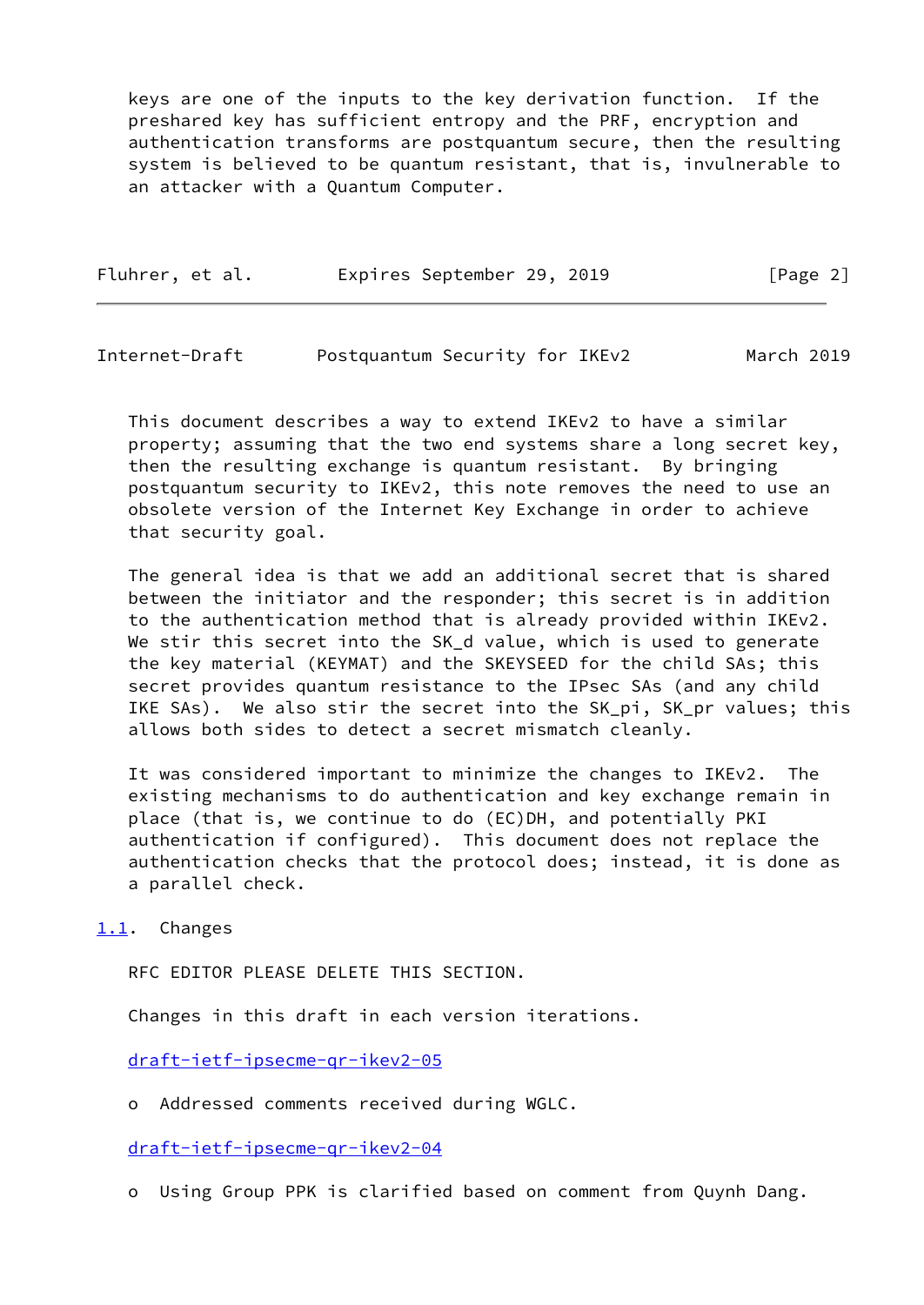[draft-ietf-ipsecme-qr-ikev2-03](https://datatracker.ietf.org/doc/pdf/draft-ietf-ipsecme-qr-ikev2-03)

- o Editorial changes and minor text nit fixes.
- o Integrated Tommy P. text suggestions.

[draft-ietf-ipsecme-qr-ikev2-02](https://datatracker.ietf.org/doc/pdf/draft-ietf-ipsecme-qr-ikev2-02)

 o Added note that the PPK is stirred in the initial IKE SA setup only.

| Fluhrer, et al. |  | Expires September 29, 2019 |  |  | [Page 3] |  |
|-----------------|--|----------------------------|--|--|----------|--|
|-----------------|--|----------------------------|--|--|----------|--|

Internet-Draft Postquantum Security for IKEv2 March 2019

- o Added note about the initiator ignoring any content in the PPK IDENTITY notification from the responder.
- o fixed Tero's suggestions from 2/6/1028
- o Added IANA assigned message types where necessary.
- o fixed minor text nits

[draft-ietf-ipsecme-qr-ikev2-01](https://datatracker.ietf.org/doc/pdf/draft-ietf-ipsecme-qr-ikev2-01)

- o Nits and minor fixes.
- o prf is replaced with prf+ for the SK\_d and SK\_pi/r calculations.
- o Clarified using PPK in case of EAP authentication.
- o PPK\_SUPPORT notification is changed to USE\_PPK to better reflect its purpose.

[draft-ietf-ipsecme-qr-ikev2-00](https://datatracker.ietf.org/doc/pdf/draft-ietf-ipsecme-qr-ikev2-00)

o Migrated from [draft-fluhrer-qr-ikev2-05](https://datatracker.ietf.org/doc/pdf/draft-fluhrer-qr-ikev2-05) to [draft-ietf-ipsecme-qr](https://datatracker.ietf.org/doc/pdf/draft-ietf-ipsecme-qr-ikev2-00) [ikev2-00](https://datatracker.ietf.org/doc/pdf/draft-ietf-ipsecme-qr-ikev2-00) that is a WG item.

[draft-fluhrer-qr-ikev2-05](https://datatracker.ietf.org/doc/pdf/draft-fluhrer-qr-ikev2-05)

o Nits and editorial fixes.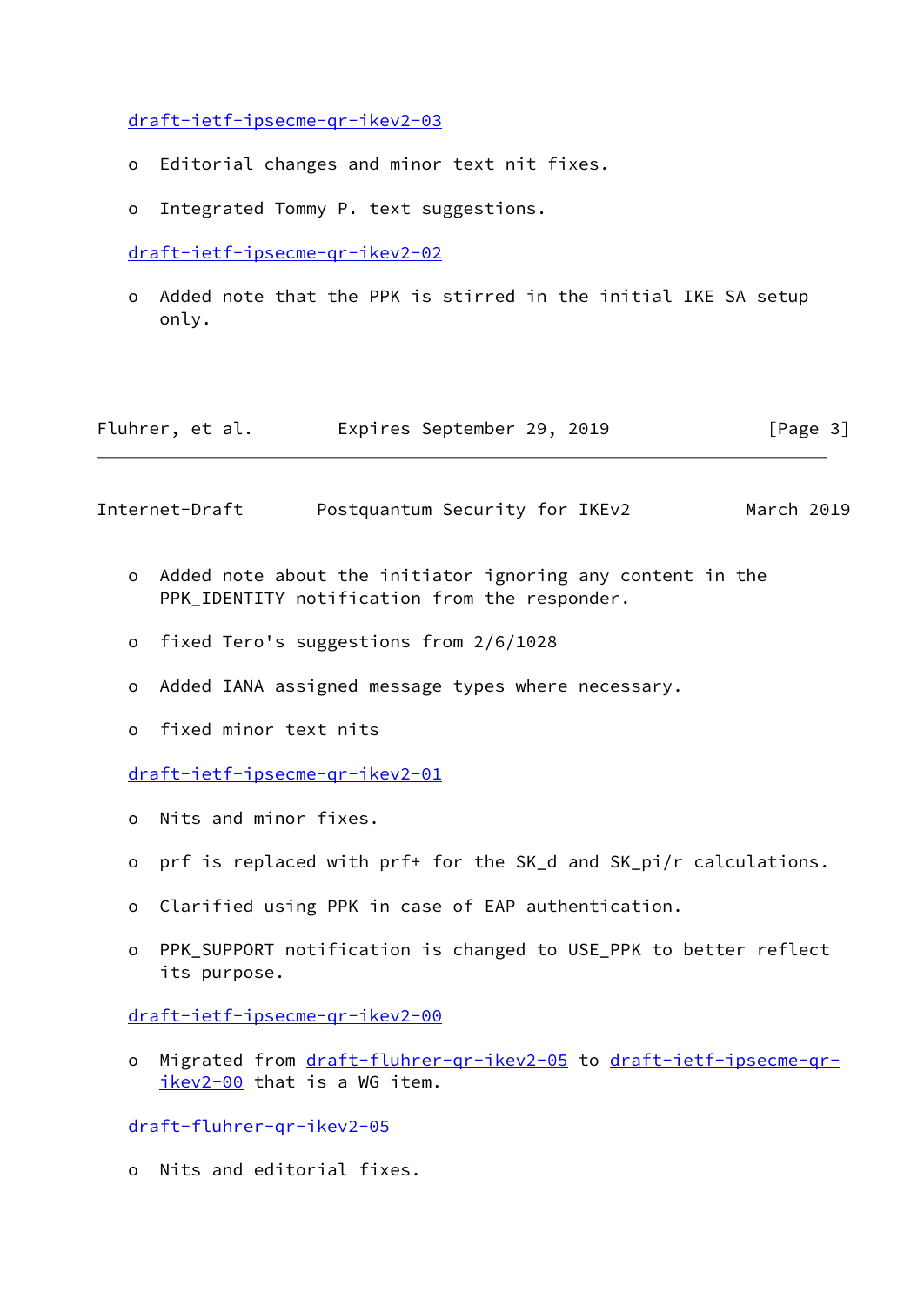- o Made PPK\_ID format and PPK Distributions subsection of the PPK section. Also added an Operational Considerations section.
- o Added comment about Child SA rekey in the Security Considerations section.
- o Added NO\_PPK\_AUTH to solve the cases where a PPK\_ID is not configured for a responder.
- o Various text changes and clarifications.
- o Expanded Security Considerations section to describe some security concerns and how they should be addressed.

[draft-fluhrer-qr-ikev2-03](https://datatracker.ietf.org/doc/pdf/draft-fluhrer-qr-ikev2-03)

- o Modified how we stir the PPK into the IKEv2 secret state.
- o Modified how the use of PPKs is negotiated.

| Fluhrer, et al. | Expires September 29, 2019 |  | [Page 4] |  |
|-----------------|----------------------------|--|----------|--|
|                 |                            |  |          |  |

<span id="page-4-0"></span>Internet-Draft Postquantum Security for IKEv2 March 2019

# [draft-fluhrer-qr-ikev2-02](https://datatracker.ietf.org/doc/pdf/draft-fluhrer-qr-ikev2-02)

- o Simplified the protocol by stirring in the preshared key into the child SAs; this avoids the problem of having the responder decide which preshared key to use (as it knows the initiator identity at that point); it does mean that someone with a Quantum Computer can recover the initial IKE negotiation.
- o Removed positive endorsements of various algorithms. Retained warnings about algorithms known to be weak against a Quantum Computer.

[draft-fluhrer-qr-ikev2-01](https://datatracker.ietf.org/doc/pdf/draft-fluhrer-qr-ikev2-01)

 o Added explicit guidance as to what IKE and IPsec algorithms are quantum resistant.

[draft-fluhrer-qr-ikev2-00](https://datatracker.ietf.org/doc/pdf/draft-fluhrer-qr-ikev2-00)

 o We switched from using vendor ID's to transmit the additional data to notifications.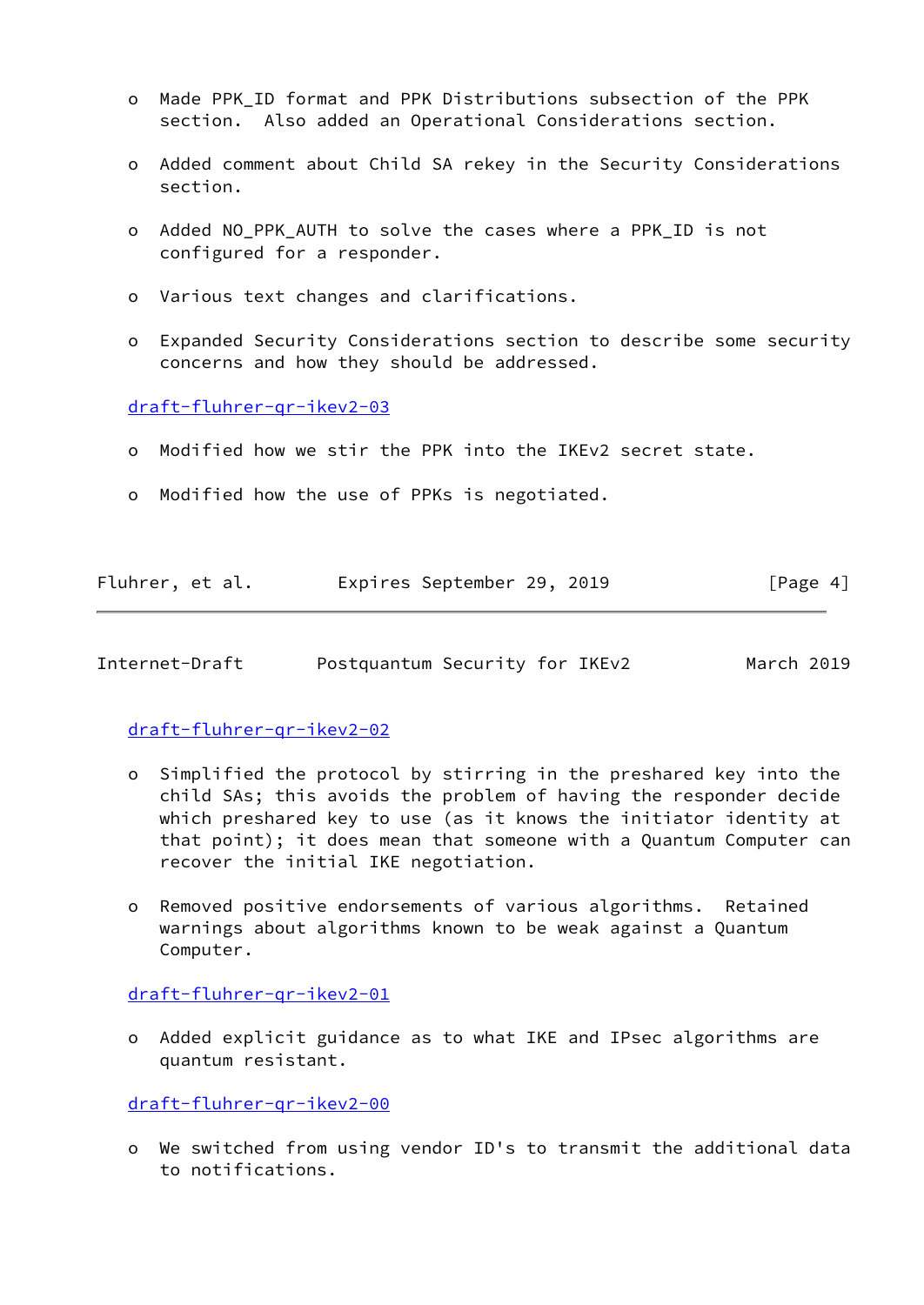- o We added a mandatory cookie exchange to allow the server to communicate to the client before the initial exchange.
- o We added algorithm agility by having the server tell the client what algorithm to use in the cookie exchange.
- o We have the server specify the PPK Indicator Input, which allows the server to make a trade-off between the efficiency for the search of the clients PPK, and the anonymity of the client.
- o We now use the negotiated PRF (rather than a fixed HMAC-SHA256) to transform the nonces during the KDF.
- <span id="page-5-0"></span>[1.2](#page-5-0). Requirements Language

 The key words "MUST", "MUST NOT", "REQUIRED", "SHALL", "SHALL NOT", "SHOULD", "SHOULD NOT", "RECOMMENDED", "NOT RECOMMENDED", "MAY", and "OPTIONAL" in this document are to be interpreted as described in [RFC](https://datatracker.ietf.org/doc/pdf/rfc2119) [2119](https://datatracker.ietf.org/doc/pdf/rfc2119) [\[RFC2119](https://datatracker.ietf.org/doc/pdf/rfc2119)].

<span id="page-5-1"></span>[2](#page-5-1). Assumptions

 We assume that each IKE peer has a list of Postquantum Preshared Keys (PPK) along with their identifiers (PPK\_ID), and any potential IKE initiator has a selection of which PPK to use with any specific responder. In addition, implementations have a configurable flag

| Fluhrer, et al. |  | Expires September 29, 2019 |  |  |  | [Page 5] |  |
|-----------------|--|----------------------------|--|--|--|----------|--|
|-----------------|--|----------------------------|--|--|--|----------|--|

<span id="page-5-3"></span>Internet-Draft Postquantum Security for IKEv2 March 2019

 that determines whether this postquantum preshared key is mandatory. This PPK is independent of the preshared key (if any) that the IKEv2 protocol uses to perform authentication. The PPK specific configuration that is assumed on each peer consists of the following tuple:

Peer, PPK, PPK\_ID, mandatory\_or\_not

<span id="page-5-2"></span>[3](#page-5-2). Exchanges

 If the initiator is configured to use a postquantum preshared key with the responder (whether or not the use of the PPK is mandatory), then he will include a notification USE PPK in the IKE SA INIT request message as follows: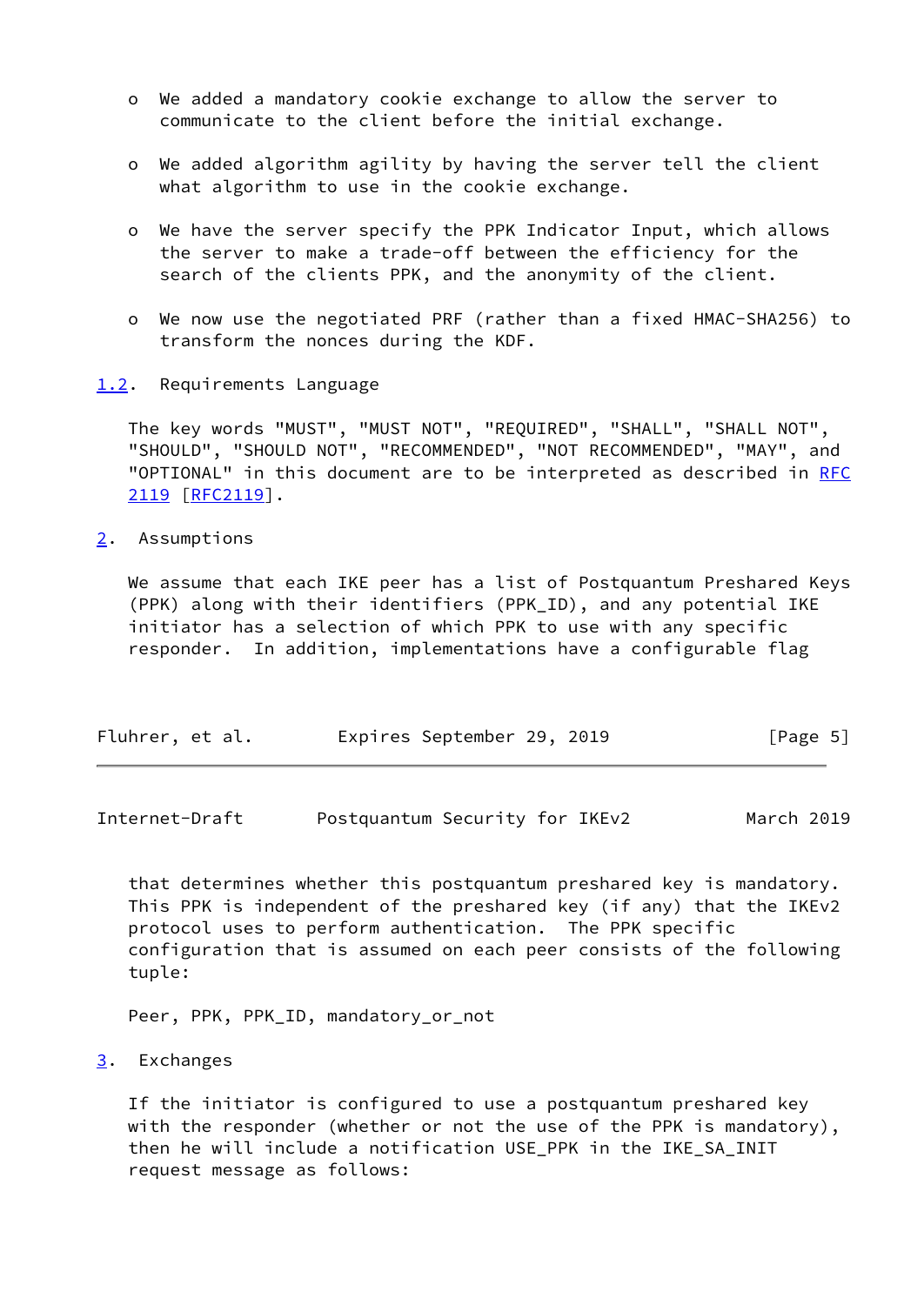HDR, SAi1, KEi, Ni, N(USE PPK)  $--->$ 

 N(USE\_PPK) is a status notification payload with the type 16435; it has a protocol ID of 0, no SPI and no notification data associated with it.

------------------------------------------------------------------

 If the initiator needs to resend this initial message with a cookie (because the responder response included a COOKIE notification), then the resend would include the USE\_PPK notification if the original message did.

 If the responder does not support this specification or does not have any PPK configured, then she ignores the received notification and continues with the IKEv2 protocol as normal. Otherwise the responder checks if she has a PPK configured, and if she does, then the responder replies with the IKE\_SA\_INIT message including a USE\_PPK notification in the response:

Initiator Responder ------------------------------------------------------------------ <--- HDR, SAr1, KEr, Nr, [CERTREQ,] N(USE\_PPK)

 When the initiator receives this reply, he checks whether the responder included the USE\_PPK notification. If the responder did not and the flag mandatory\_or\_not indicates that using PPKs is mandatory for communication with this responder, then the initiator MUST abort the exchange. This situation may happen in case of misconfiguration, when the initiator believes he has a mandatory to use PPK for the responder, while the responder either doesn't support PPKs at all or doesn't have any PPK configured for the initiator.

| Fluhrer, et al. | Expires September 29, 2019 |  | [Page 6] |  |
|-----------------|----------------------------|--|----------|--|
|                 |                            |  |          |  |

Internet-Draft Postquantum Security for IKEv2 March 2019

See <u>Section 6</u> for discussion of the possible impacts of this situation.

 If the responder did not include the USE\_PPK notification and using a PPK for this particular responder is optional, then the initiator continues with the IKEv2 protocol as normal, without using PPKs.

If the responder did include the USE\_PPK notification, then the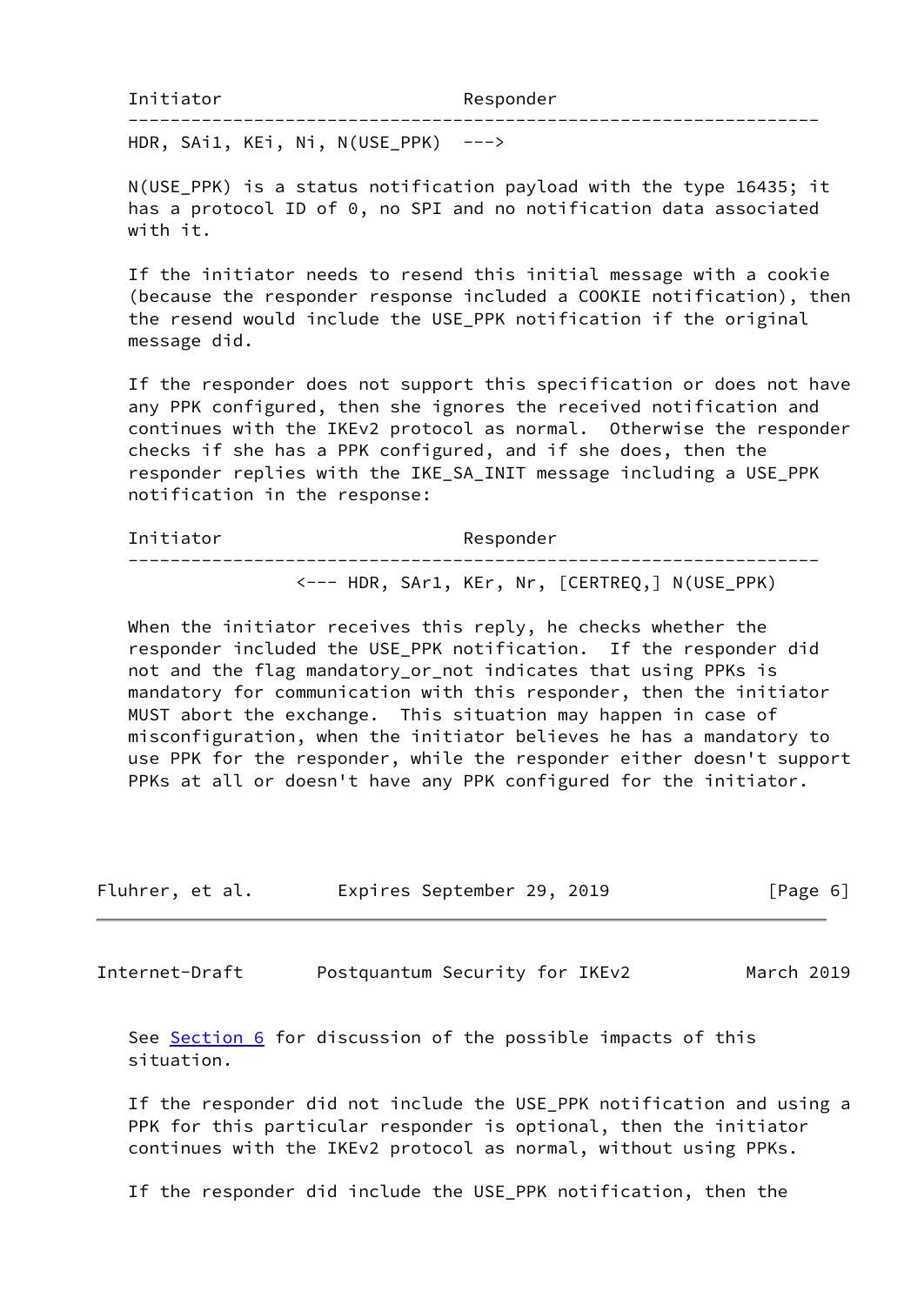initiator selects a PPK, along with its identifier PPK\_ID. Then, she computes this modification of the standard IKEv2 key derivation:

```
SKEYSEED = prf(Ni | Nr, g^{\wedge}ir) {SK_d' | SK_ai | SK_ar | SK_ei | SK_er | SK_pi' | SK_pr' )
                = prf+ (SKEYSEED, Ni | Nr | SPIi | SPIr }
SK_d = prf+ (PPK, SK_d') SK_pi = prf+ (PPK, SK_pi')
 SK_pr = prf+ (PPK, SK_pr')
```
 That is, we use the standard IKEv2 key derivation process except that the three subkeys SK\_d, SK\_pi, SK\_pr are run through the prf+ again, this time using the PPK as the key. Using prf+ construction ensures that it is always possible to get the resulting keys of the same size as the initial ones, even if the underlying PRF has output size different from its key size. Note, that at the time this document was written, all PRFs defined for use in IKEv2 [\[IKEV2-IANA-PRFS](#page-17-5)] had output size equal to the (preferred) key size. For such PRFs only the first iteration of prf+ is needed:

 $SK_d = prf (PPK, SK_d' | 0x01)$  $SK\_pi = prf (PPK, SK\_pi' | 0x01)$  $SK_pr = prf (PPK, SK_pr' | 0x01)$ 

 Note that the PPK is used in SK\_d, SK\_pi and SK\_pr calculation only during the initial IKE SA setup. It MUST NOT be used when these subkeys are calculated as result of IKE SA rekey, resumption or other similar operation.

 The initiator then sends the IKE\_AUTH request message, including the PPK ID value as follows:

Initiator Responder ------------------------------------------------------------------ HDR, SK {IDi, [CERT,] [CERTREQ,] [IDr,] AUTH, SAi2, TSi, TSr, N(PPK\_IDENTITY, PPK\_ID), [N(NO\_PPK\_AUTH)]} --->

Fluhrer, et al. Expires September 29, 2019 [Page 7]

Internet-Draft Postquantum Security for IKEv2 March 2019

PPK\_IDENTITY is a status notification with the type 16436; it has a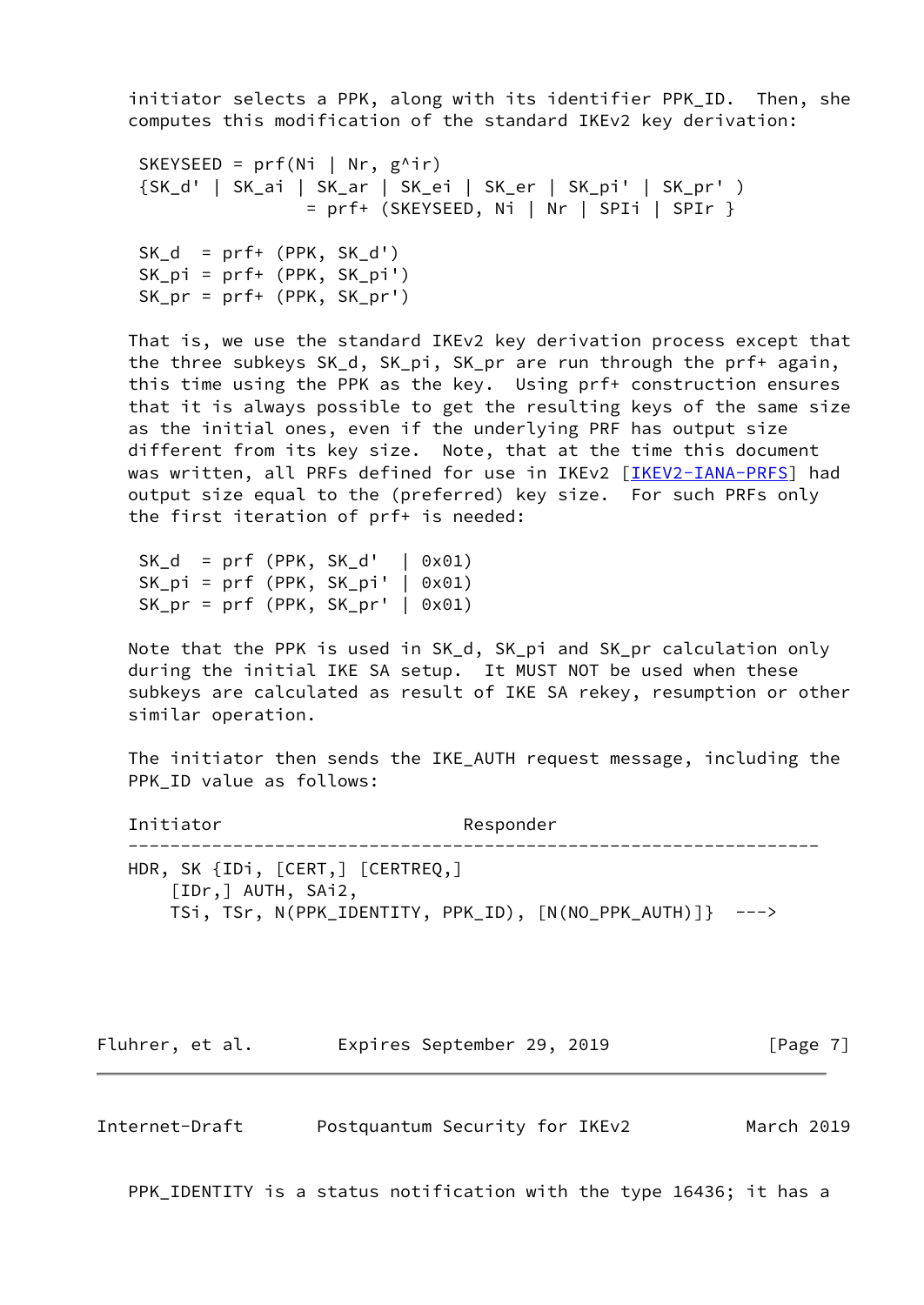protocol ID of 0, no SPI and a notification data that consists of the identifier PPK\_ID.

 A situation may happen when the responder has some PPKs, but doesn't have a PPK with the PPK ID received from the initiator. In this case the responder cannot continue with PPK (in particular, she cannot authenticate the initiator), but she could be able to continue with normal IKEv2 protocol if the initiator provided its authentication data computed as in normal IKEv2, without using PPKs. For this purpose, if using PPKs for communication with this responder is optional for the initiator, then the initiator MAY include a notification NO\_PPK\_AUTH in the above message.

 NO\_PPK\_AUTH is a status notification with the type 16437; it has a protocol ID of 0 and no SPI. The Notification Data field contains the initiator's authentication data computed using SK\_pi', which has been computed without using PPKs. This is the same data that would normally be placed in the Authentication Data field of an AUTH payload. Since the Auth Method field is not present in the notification, the authentication method used for computing the authentication data MUST be the same as method indicated in the AUTH payload. Note that if the initiator decides to include the NO PPK AUTH notification, the initiator needs to perform authentication data computation twice, which may consume computation power (e.g. if digital signatures are involved).

When the responder receives this encrypted exchange, she first computes the values:

SKEYSEED =  $prf(Ni | Nr, g^{\wedge}ir)$  {SK\_d' | SK\_ai | SK\_ar | SK\_ei | SK\_er | SK\_pi' | SK\_pr' } = prf+ (SKEYSEED, Ni | Nr | SPIi | SPIr )

 She then uses the SK\_ei/SK\_ai values to decrypt/check the message and then scans through the payloads for the PPK\_ID attached to the PPK\_IDENTITY notification. If no PPK\_IDENTITY notification is found and the peers successfully exchanged USE PPK notifications in the IKE\_SA\_INIT exchange, then the responder MUST send back AUTHENTICATION FAILED notification and then fail the negotiation.

 If the PPK\_IDENTITY notification contains PPK\_ID that is not known to the responder or is not configured for use for the identity from IDi payload, then the responder checks whether using PPKs for this initiator is mandatory and whether the initiator included NO\_PPK\_AUTH notification in the message. If using PPKs is mandatory or no NO\_PPK\_AUTH notification found, then then the responder MUST send back AUTHENTICATION\_FAILED notification and then fail the

Fluhrer, et al. **Expires September 29, 2019**[Page 8]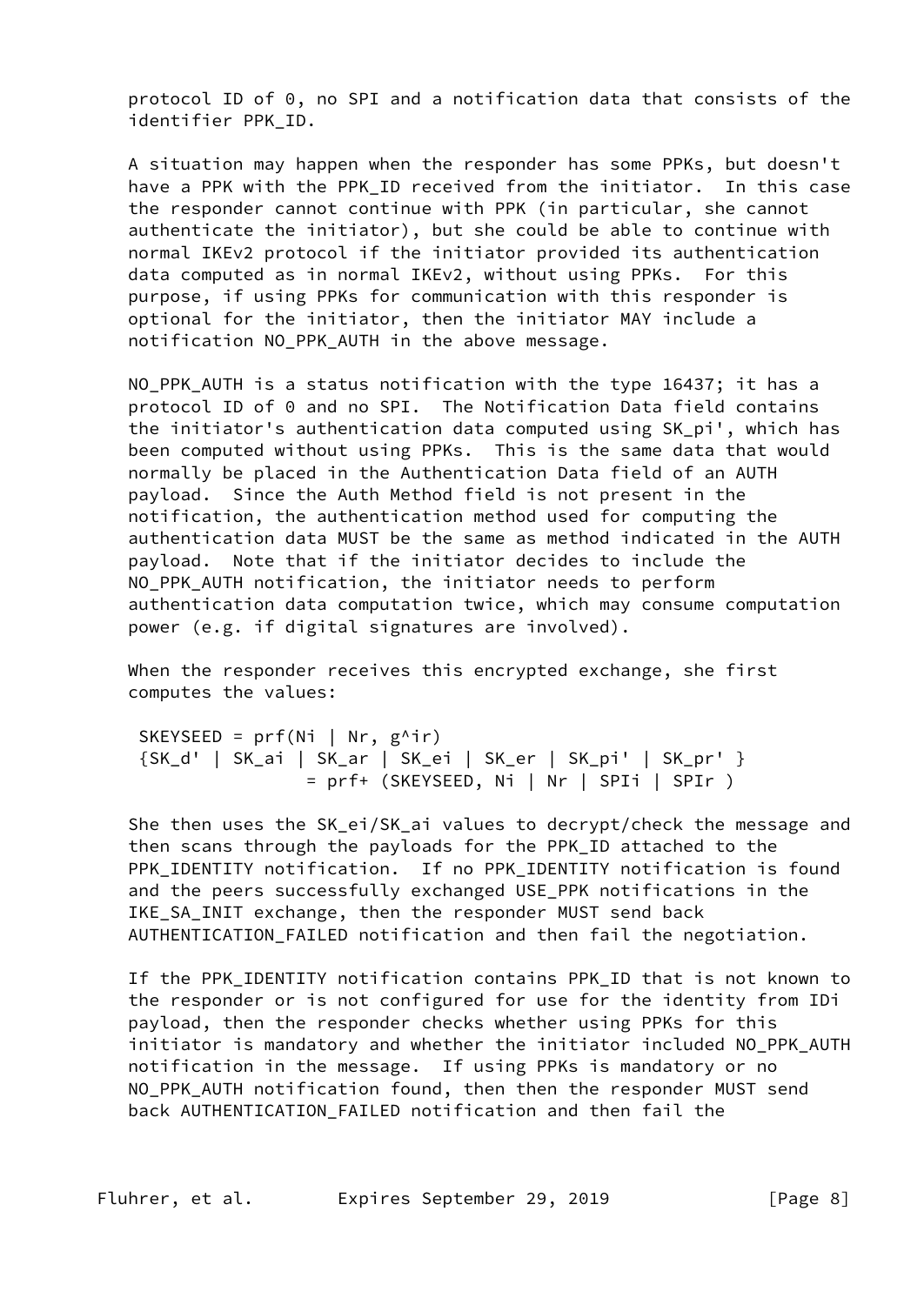negotiation. Otherwise (when PPK is optional and the initiator included NO\_PPK\_AUTH notification) the responder MAY continue regular IKEv2 protocol, except that she uses the data from the NO\_PPK\_AUTH notification as the authentication data (which usually resides in the AUTH payload), for the purpose of the initiator authentication. Note, that Authentication Method is still indicated in the AUTH payload.

This table summarizes the above logic for the responder:

|            | Received Received Configured PPK is<br>USE_PPK NO_PPK_AUTH with PPK Mandatory |      |            | Action                  |
|------------|-------------------------------------------------------------------------------|------|------------|-------------------------|
| No         | $\star$                                                                       | No.  | $\star$    | Standard IKEv2 protocol |
| No         | $\star$                                                                       | Yes. | No.        | Standard IKEv2 protocol |
| No         | $\star$                                                                       | Yes  | Yes        | Abort negotiation       |
| Yes        | No                                                                            | No.  | $\star$    | Abort negotiation       |
| Yes        | <b>Yes</b>                                                                    | No.  | <b>Yes</b> | Abort negotiation       |
| <b>Yes</b> | Yes                                                                           | No   | No.        | Standard IKEv2 protocol |
| Yes        | $\star$                                                                       | Yes  | $\star$    | Use PPK                 |
|            |                                                                               |      |            |                         |

 If PPK is in use, then the responder extracts the corresponding PPK and computes the following values:

SK  $d = prf+ (PPK, SKd')$  SK\_pi = prf+ (PPK, SK\_pi') SK\_pr = prf+ (PPK, SK\_pr')

 The responder then continues with the IKE\_AUTH exchange (validating the AUTH payload that the initiator included) as usual and sends back a response, which includes the PPK\_IDENTITY notification with no data to indicate that the PPK is used in the exchange:

| Initiator | Responder                                                                              |
|-----------|----------------------------------------------------------------------------------------|
|           | $\leftarrow$ HDR, SK $\{IDr, \; [CERT, ]$<br>AUTH, SAr2,<br>TSi, TSr, N(PPK_IDENTITY)} |

 When the initiator receives the response, then he checks for the presence of the PPK\_IDENTITY notification. If he receives one, he marks the SA as using the configured PPK to generate SK\_d, SK\_pi, SK\_pr (as shown above); the content of the received PPK\_IDENTITY (if any) MUST be ignored. If the initiator does not receive the PPK\_IDENTITY, he MUST either fail the IKE SA negotiation sending the AUTHENTICATION\_FAILED notification in the Informational exchange (if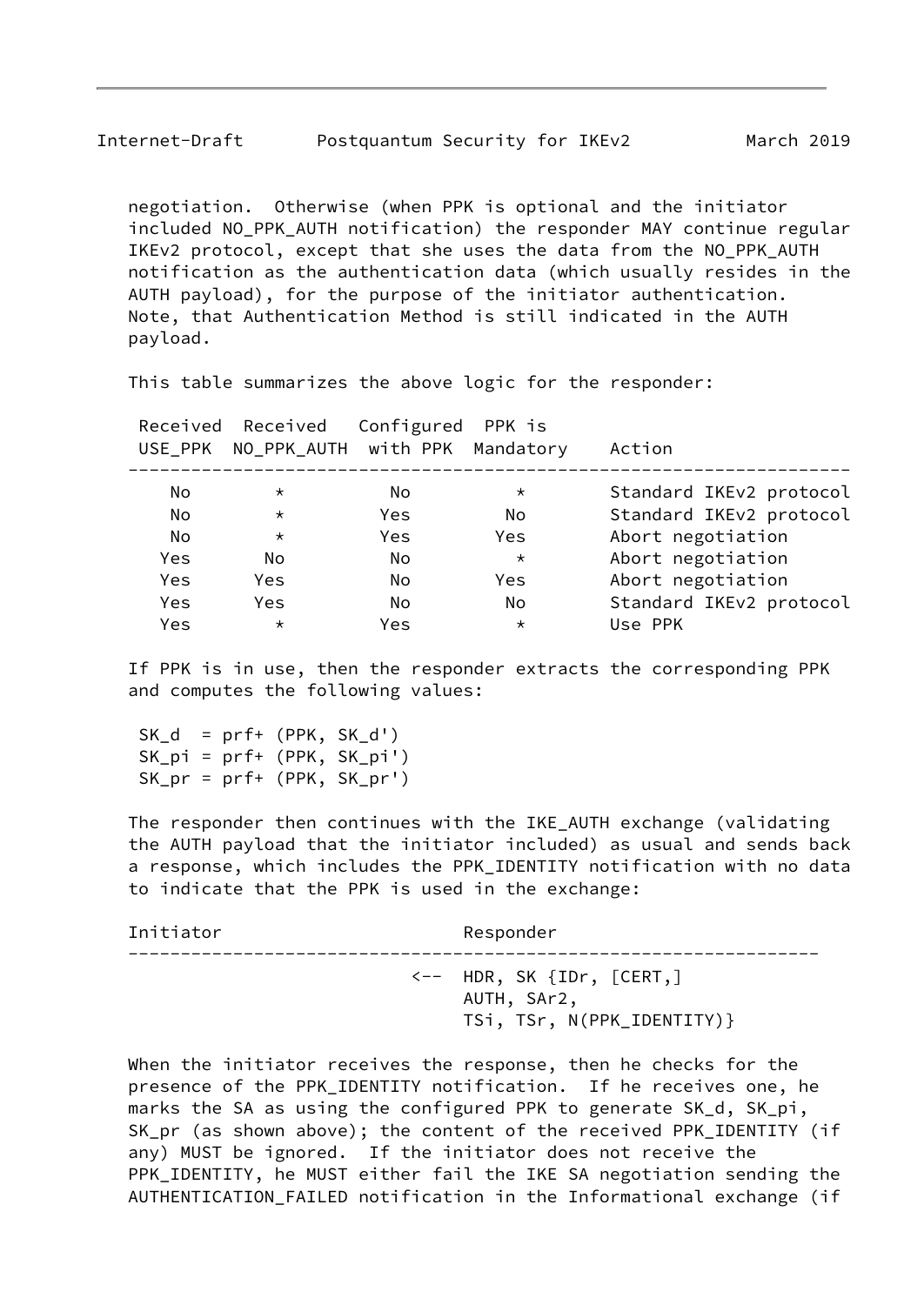the PPK was configured as mandatory), or continue without using the

Fluhrer, et al. Expires September 29, 2019 [Page 9]

<span id="page-10-0"></span>Internet-Draft Postquantum Security for IKEv2 March 2019

 PPK (if the PPK was not configured as mandatory and the initiator included the NO\_PPK\_AUTH notification in the request).

 If EAP is used in the IKE\_AUTH exchange, then the initiator doesn't include AUTH payload in the first request message, however the responder sends back AUTH payload in the first reply. The peers then exchange AUTH payloads after EAP is successfully completed. As a result, the responder sends AUTH payload twice - in the first IKE\_AUTH reply message and in the last one, while the initiator sends AUTH payload only in the last IKE\_AUTH request. See more details about EAP authentication in IKEv2 in Section [2.16 of \[RFC7296\]](https://datatracker.ietf.org/doc/pdf/rfc7296#section-2.16).

 The general rule for using PPK in the IKE\_AUTH exchange, which covers EAP authentication case too, is that the initiator includes PPK IDENTITY (and optionally NO PPK AUTH) notification in the request message containing AUTH payload. Therefore, in case of EAP the responder always computes the AUTH payload in the first IKE\_AUTH reply message without using PPK (by means of SK\_pr'), since PPK\_ID is not yet known to the responder. Once the IKE\_AUTH request message containing PPK\_IDENTITY notification is received, the responder follows rules described above for non-EAP authentication case.

| Initiator                                                                             | Responder                                                         |
|---------------------------------------------------------------------------------------|-------------------------------------------------------------------|
| HDR, SK $\{IDi, \; [CERTREQ, ]$<br>[IDr, ] Shi2,<br>$TSi, TSr} \quad -- \rightarrow$  |                                                                   |
|                                                                                       | $\leftarrow$ HDR, SK $\{IDr, \; [CERT,]$ AUTH,<br>EAP }           |
| HDR, SK ${EAP}$ -->                                                                   |                                                                   |
| HDR, SK {AUTH,<br>N(PPK_IDENTITY, PPK_ID)<br>$\lceil$ , N(NO_PPK_AUTH) $\rceil$ } --> | <-- HDR, SK {EAP (success)}                                       |
|                                                                                       | <-- HDR, SK {AUTH, SAr2, TSi, TSr<br>$\lceil$ , N(PPK_IDENTITY)]} |

 Note, that the IKE\_SA\_INIT exchange in case of PPK is as described above (including exchange of the USE\_PPK notifications), regardless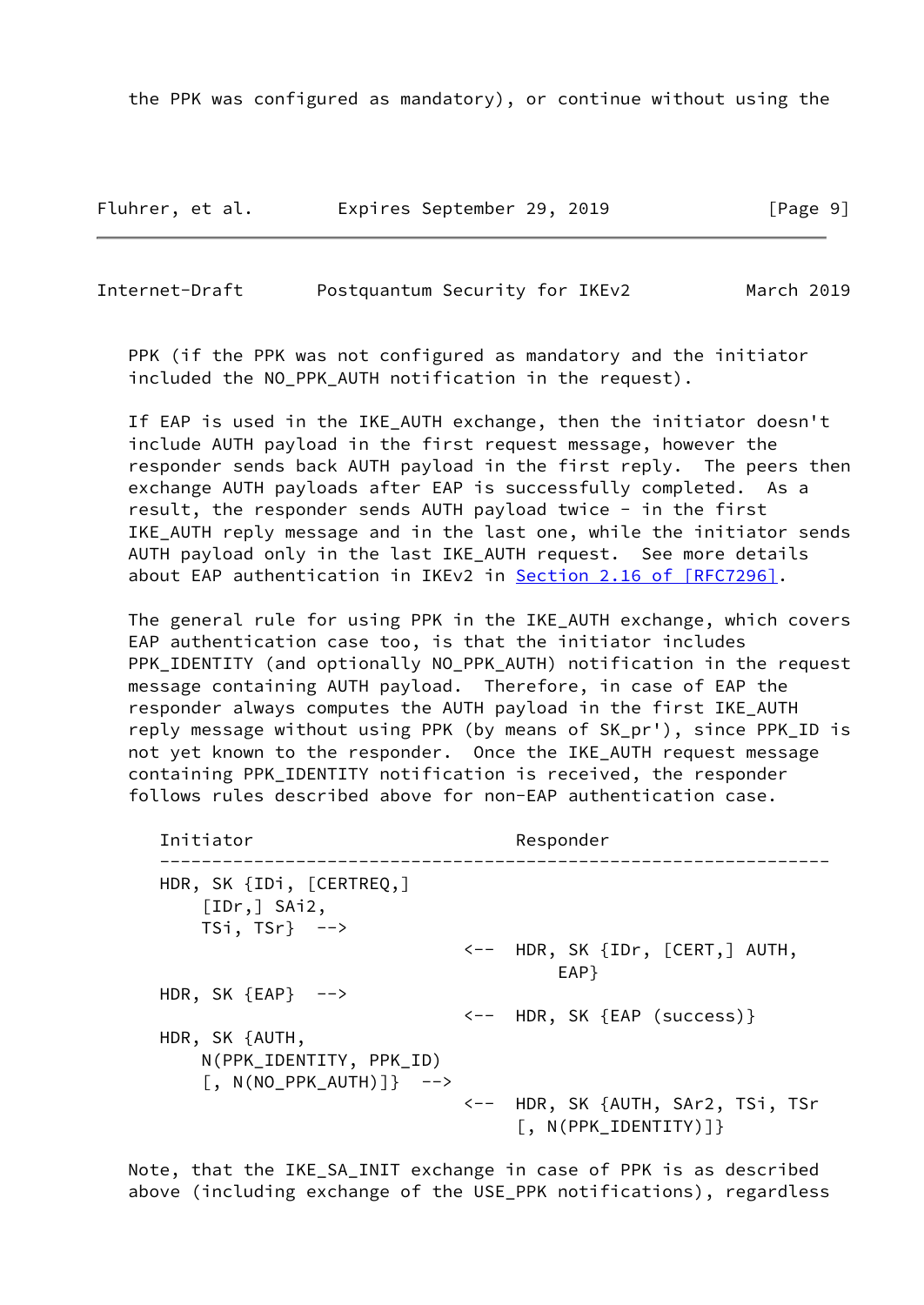whether EAP is employed in the IKE\_AUTH or not.

<span id="page-11-0"></span>[4](#page-11-0). Upgrade procedure

 This algorithm was designed so that someone can introduce PPKs into an existing IKE network without causing network disruption.

 In the initial phase of the network upgrade, the network administrator would visit each IKE node, and configure:

| Fluhrer, et al. |  | Expires September 29, 2019 |  |  | [Page 10] |  |
|-----------------|--|----------------------------|--|--|-----------|--|
|-----------------|--|----------------------------|--|--|-----------|--|

<span id="page-11-2"></span>Internet-Draft Postquantum Security for IKEv2 March 2019

- o The set of PPKs (and corresponding PPK\_IDs) that this node would need to know.
- o For each peer that this node would initiate to, which PPK will be used.
- o That the use of PPK is currently not mandatory.

 With this configuration, the node will continue to operate with nodes that have not yet been upgraded. This is due to the USE\_PPK notify and the NO\_PPK\_AUTH notify; if the initiator has not been upgraded, he will not send the USE\_PPK notify (and so the responder will know that we will not use a PPK). If the responder has not been upgraded, she will not send the USE\_PPK notify (and so the initiator will know to not use a PPK). If both peers have been upgraded, but the responder isn't yet configured with the PPK for the initiator, then the responder could do standard IKEv2 protocol if the initiator sent NO PPK AUTH notification. If both the responder and initiator have been upgraded and properly configured, they will both realize it, and in that case, the link will be quantum secure.

 As an optional second step, after all nodes have been upgraded, then the administrator should then go back through the nodes, and mark the use of PPK as mandatory. This will not affect the strength against a passive attacker; it would mean that an attacker with a Quantum Computer (which is sufficiently fast to be able to break the (EC)DH in real time) would not be able to perform a downgrade attack.

<span id="page-11-1"></span>[5](#page-11-1). PPK

<span id="page-11-3"></span>[5.1](#page-11-3). PPK\_ID format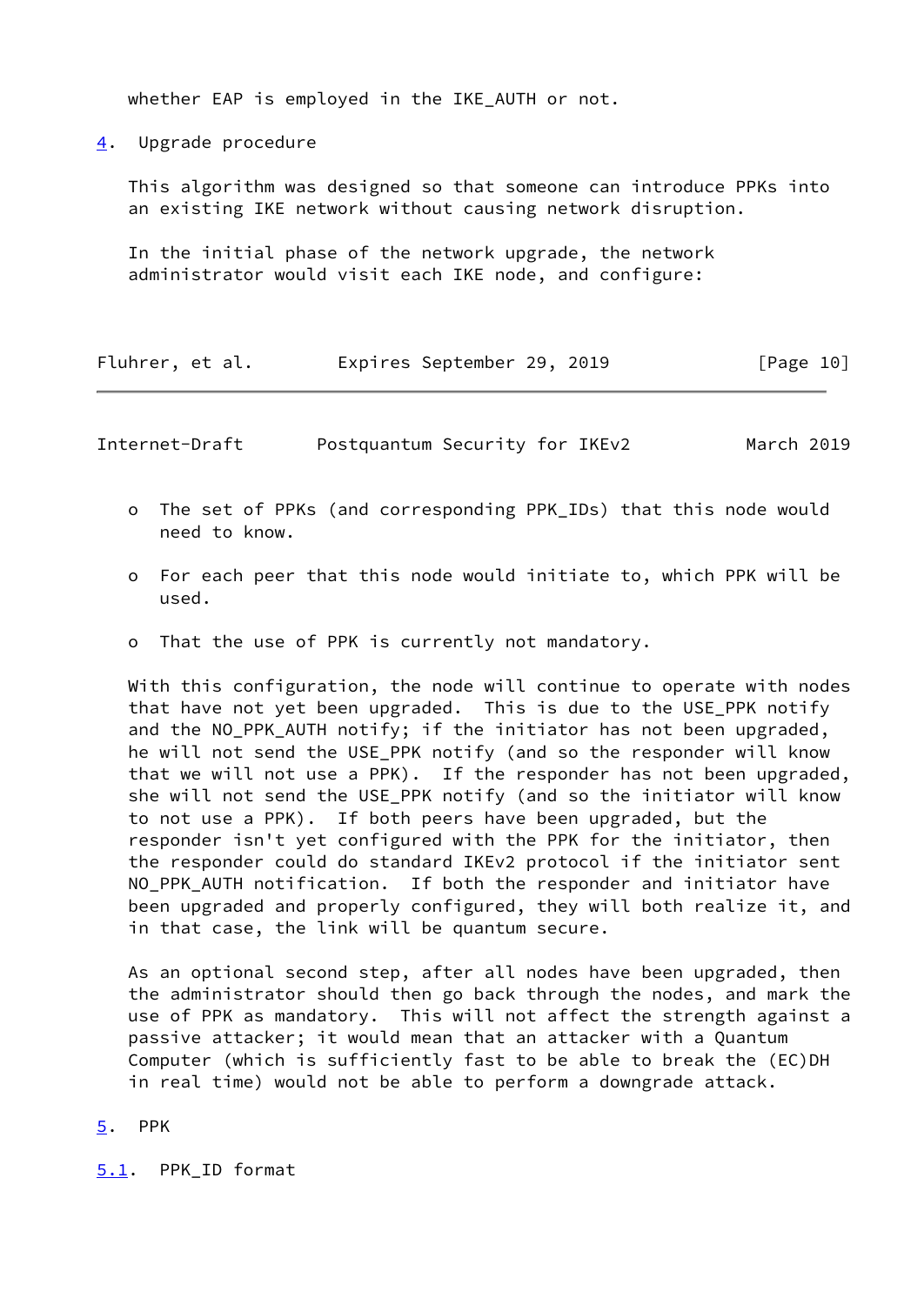This standard requires that both the initiator and the responder have a secret PPK value, with the responder selecting the PPK based on the PPK ID that the initiator sends. In this standard, both the initiator and the responder are configured with fixed PPK and PPK\_ID values, and do the look up based on PPK\_ID value. It is anticipated that later standards will extend this technique to allow dynamically changing PPK values. To facilitate such an extension, we specify that the PPK\_ID the initiator sends will have its first octet be the PPK\_ID Type value. This document defines two values for PPK\_ID Type:

 o PPK\_ID\_OPAQUE (1) - for this type the format of the PPK\_ID (and the PPK itself) is not specified by this document; it is assumed to be mutually intelligible by both by initiator and the responder. This PPK\_ID type is intended for those implementations that choose not to disclose the type of PPK to active attackers.

| Fluhrer, et al. | Expires September 29, 2019 |  | [Page 11] |  |
|-----------------|----------------------------|--|-----------|--|
|                 |                            |  |           |  |

<span id="page-12-1"></span>Internet-Draft Postquantum Security for IKEv2 March 2019

o PPK ID FIXED (2) - in this case the format of the PPK ID and the PPK are fixed octet strings; the remaining bytes of the PPK\_ID are a configured value. We assume that there is a fixed mapping between PPK\_ID and PPK, which is configured locally to both the initiator and the responder. The responder can use to do a look up the passed PPK\_ID value to determine the corresponding PPK value. Not all implementations are able to configure arbitrary octet strings; to improve the potential interoperability, it is recommended that, in the PPK\_ID\_FIXED case, both the PPK and the PPK\_ID strings be limited to the base64 character set, namely the 64 characters  $0-9$ ,  $A-Z$ ,  $a-z$ ,  $+$  and  $/$ .

 The PPK\_ID type value 0 is reserved; values 3-127 are reserved for IANA; values 128-255 are for private use among mutually consenting parties.

#### <span id="page-12-0"></span>[5.2](#page-12-0). Operational Considerations

 The need to maintain several independent sets of security credentials can significantly complicate a security administrator's job, and can potentially slow down widespread adoption of this specification. It is anticipated, that administrators will try to simplify their job by decreasing the number of credentials they need to maintain. This section describes some of the considerations for PPK management.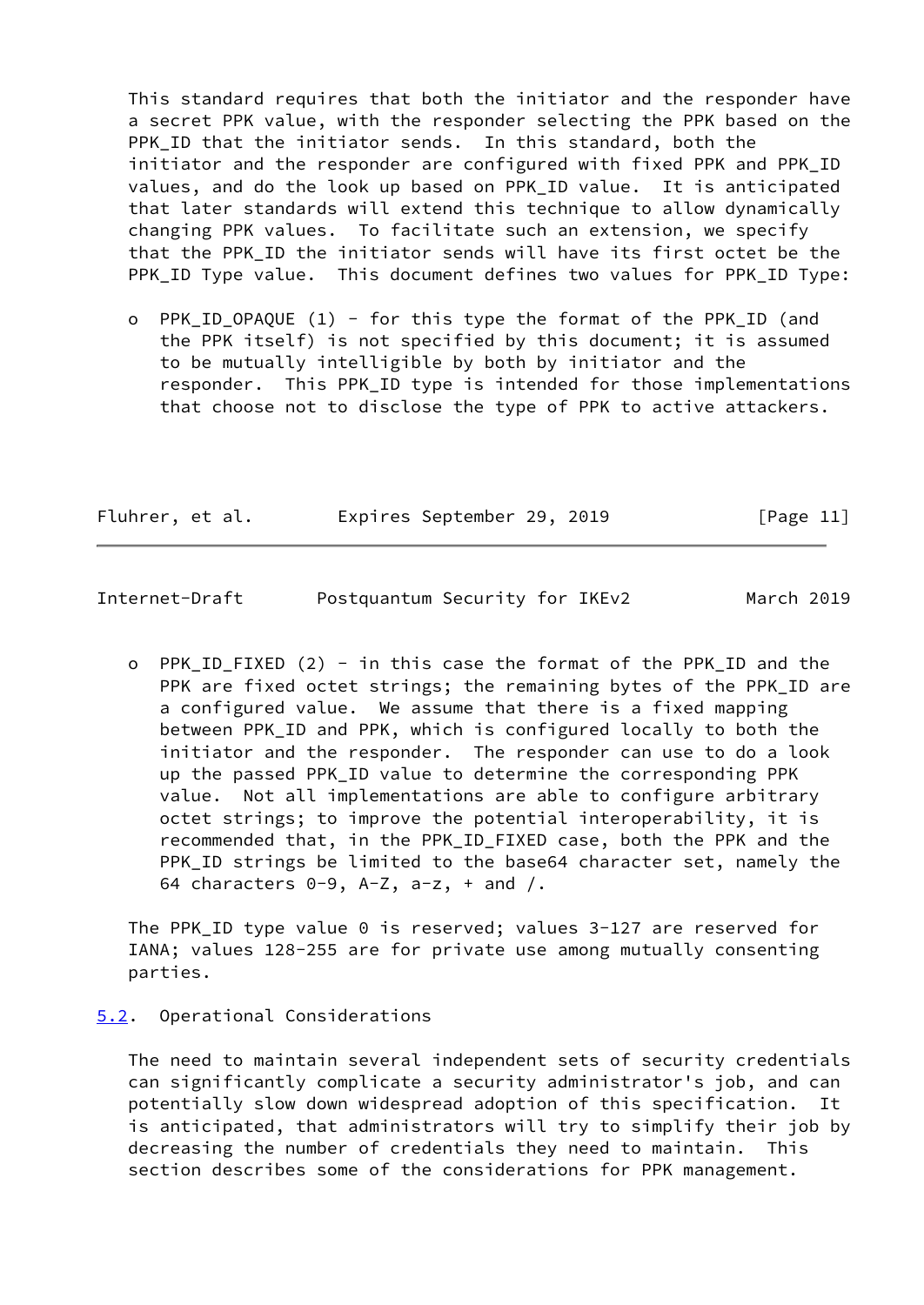## <span id="page-13-0"></span>[5.2.1](#page-13-0). PPK Distribution

PPK IDs of the type PPK ID FIXED (and the corresponding PPKs) are assumed to be configured within the IKE device in an out-of-band fashion. While the method of distribution is a local matter and out of scope of this document or IKEv2, [\[RFC6030](https://datatracker.ietf.org/doc/pdf/rfc6030)] describes a format for symmetric key exchange. That format could be reused with the Key Id field being the PPK\_ID (without the PPK\_ID Type octet for a PPK\_ID\_FIXED), the PPK being the secret, and algorithm ("Algorithm=urn:ietf:params:xml:ns:keyprov:pskc:pin") as the PIN.

## <span id="page-13-1"></span>[5.2.2](#page-13-1). Group PPK

 This document doesn't explicitly require that PPK is unique for each pair of peers. If it is the case, then this solution provides full peer authentication, but it also means that each host must have as many independent PPKs as the peers it is going to communicate with. As the number of peers grows the PPKs will not scale.

 It is possible to use a single PPK for a group of users. Since each peer uses classical public key cryptography in addition to PPK for key exchange and authentication, members of the group can neither impersonate each other nor read other's traffic, unless they use

| Fluhrer, et al. |  | Expires September 29, 2019 |  |  | [Page 12] |  |
|-----------------|--|----------------------------|--|--|-----------|--|
|-----------------|--|----------------------------|--|--|-----------|--|

<span id="page-13-3"></span>Internet-Draft Postquantum Security for IKEv2 March 2019

 Quantum Computers to break public key operations. However group members can record other members' traffic and decrypt it later, when they get access to a Quantum Computer.

 In addition, the fact that the PPK is known to a (potentially large) group of users makes it more susceptible to theft. When an attacker equipped with a Quantum Computer got access to a group PPK, all communications inside the group are revealed.

For these reasons using group PPK is NOT RECOMMENDED.

## <span id="page-13-2"></span>[5.2.3](#page-13-2). PPK-only Authentication

 If Quantum Computers become a reality, classical public key cryptography will provide little security, so administrators may find it attractive not to use it at all for authentication. This will reduce the number of credentials they need to maintain to PPKs only. Combining group PPK and PPK-only authentication is NOT RECOMMENDED,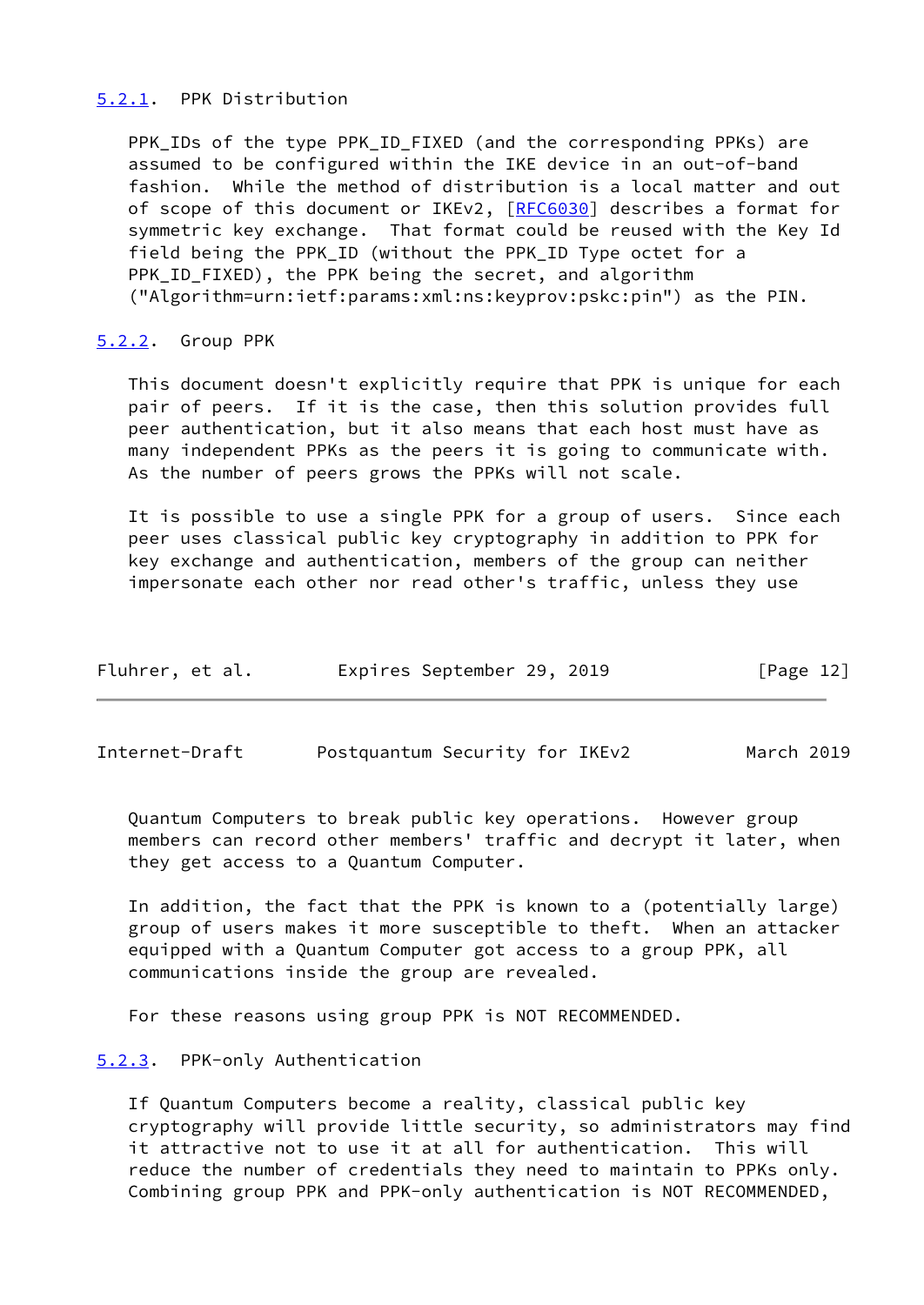since in this case any member of the group can impersonate any other member even without help of Quantum Computers.

 PPK-only authentication can be achieved in IKEv2 if NULL Authentication method [[RFC7619](https://datatracker.ietf.org/doc/pdf/rfc7619)] is employed. Without PPK the NULL Authentication method provides no authentication of the peers, however since a PPK is stirred into the SK pi and the SK pr, the peers become authenticated if a PPK is in use. Using PPKs MUST be mandatory for the peers if they advertise support for PPK in IKE SA INIT and use NULL Authentication. Addtionally, since the peers are authenticated via PPK, the ID Type in the IDi/IDr payloads SHOULD NOT be ID\_NULL, despite using the NULL Authentication method.

<span id="page-14-0"></span>[6](#page-14-0). Security Considerations

 Quantum computers are able to perform Grover's algorithm; that effectively halves the size of a symmetric key. Because of this, the user SHOULD ensure that the postquantum preshared key used has at least 256 bits of entropy, in order to provide 128-bit security level.

 With this protocol, the computed SK\_d is a function of the PPK. Assuming that the PPK has sufficient entropy (for example, at least 2^256 possible values), then even if an attacker was able to recover the rest of the inputs to the PRF function, it would be infeasible to use Grover's algorithm with a Quantum Computer to recover the SK\_d value. Similarly, all keys that are a function of SK\_d, which include all Child SAs keys and all keys for subsequent IKE SAs (created when the initial IKE SA is rekeyed), are also quantum

Fluhrer, et al. Expires September 29, 2019 [Page 13]

Internet-Draft Postquantum Security for IKEv2 March 2019

 resistant (assuming that the PPK was of high enough entropy, and that all the subkeys are sufficiently long).

 An attacker with a Quantum Computer that can decrypt the initial IKE SA has access to all the information exchanged over it, such as identities of the peers, configuration parameters and all negotiated IPsec SAs information (including traffic selectors), with the exception of the cryptographic keys used by the IPsec SAs which are protected by the PPK.

Deployments that treat this information as sensitive or that send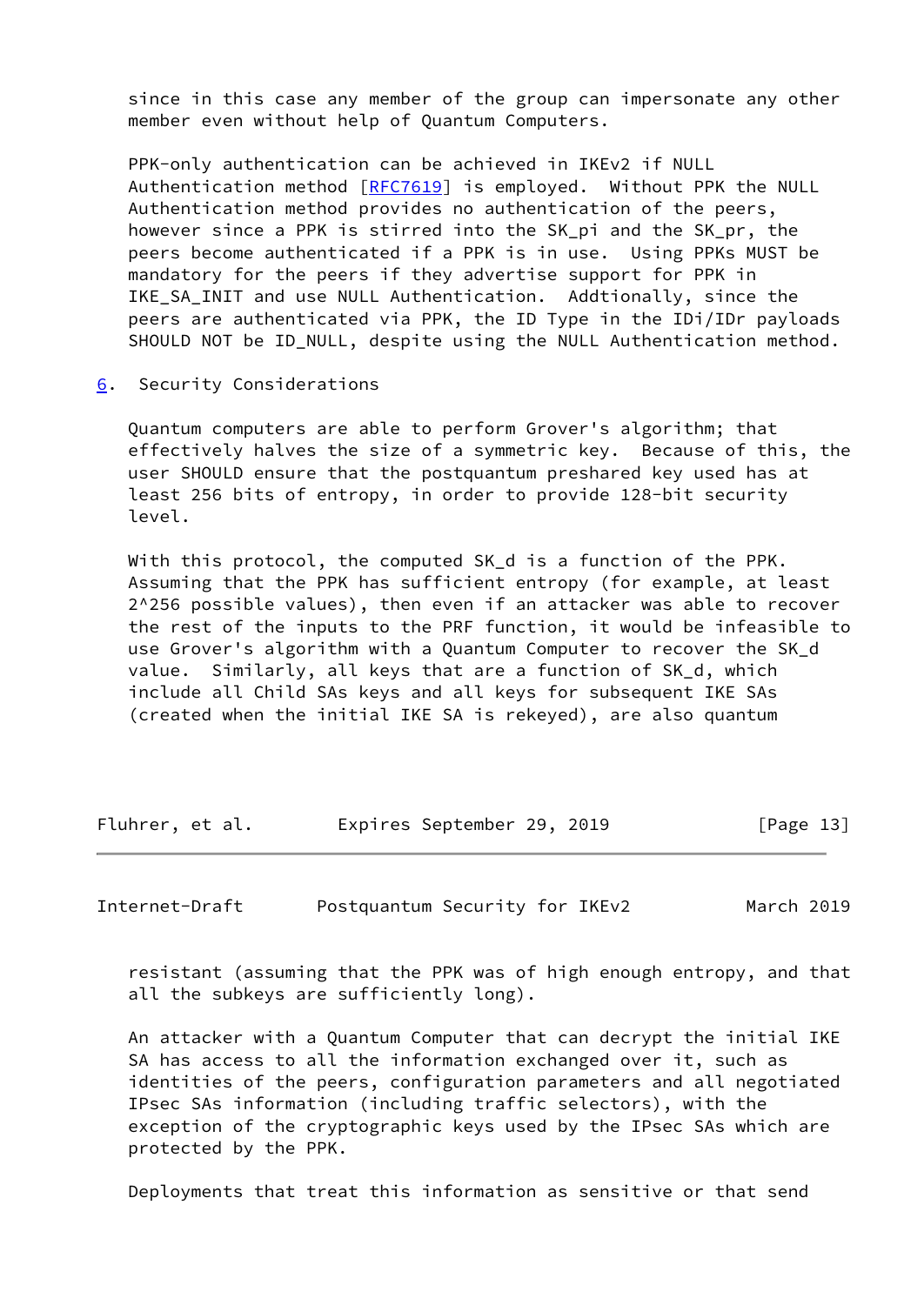other sensitive data (like cryptographic keys) over IKE SA MUST rekey the IKE SA before the sensitive information is sent to ensure this information is protected by the PPK. It is possible to create a childless IKE SA as specified in [\[RFC6023](https://datatracker.ietf.org/doc/pdf/rfc6023)]. This prevents Child SA configuration information from being transmited in the original IKE SA that is not protected by a PPK. Some information related to IKE SA, that is sent in the IKE AUTH exchange, such as peer identities, feature notifications, Vendor ID's etc. cannot be hidden from the attack described above, even if the additional IKE SA rekey is performed.

 In addition, the policy SHOULD be set to negotiate only quantum resistant symmetric algorithms; while this RFC doesn't claim to give advice as to what algorithms are secure (as that may change based on future cryptographical results), below is a list of defined IKEv2 and IPsec algorithms that should NOT be used, as they are known not to be quantum resistant

- o Any IKEv2 Encryption algorithm, PRF or Integrity algorithm with key size less than 256 bits.
- o Any ESP Transform with key size less than 256 bits.
- o PRF\_AES128\_XCBC and PRF\_AES128\_CBC; even though they are defined to be able to use an arbitrary key size, they convert it into a 128-bit key internally.

[Section 3](#page-5-2) requires the initiator to abort the initial exchange if using PPKs is mandatory for it, but the responder might not include the USE\_PPK notification in the response. In this situation when the initiator aborts negotiation he leaves half-open IKE SA on the responder (because IKE\_SA\_INIT completes successfully from the responder's point of view). This half-open SA will eventually expire and be deleted, but if the initiator continues its attempts to create IKE SA with a high enough rate, then the responder may consider it as a Denial-of-Service attack and take protection measures (see [\[RFC8019](https://datatracker.ietf.org/doc/pdf/rfc8019)] for more detail). It is RECOMMENDED that implementations

| Fluhrer, et al. |  | Expires September 29, 2019 |  |  | [Page 14] |  |
|-----------------|--|----------------------------|--|--|-----------|--|
|-----------------|--|----------------------------|--|--|-----------|--|

<span id="page-15-0"></span>Internet-Draft Postquantum Security for IKEv2 March 2019

 in this situation cache the negative result of negotiation for some time and don't make attempts to create it again for some time, because this is a result of misconfiguration and probably some re configuration of the peers is needed.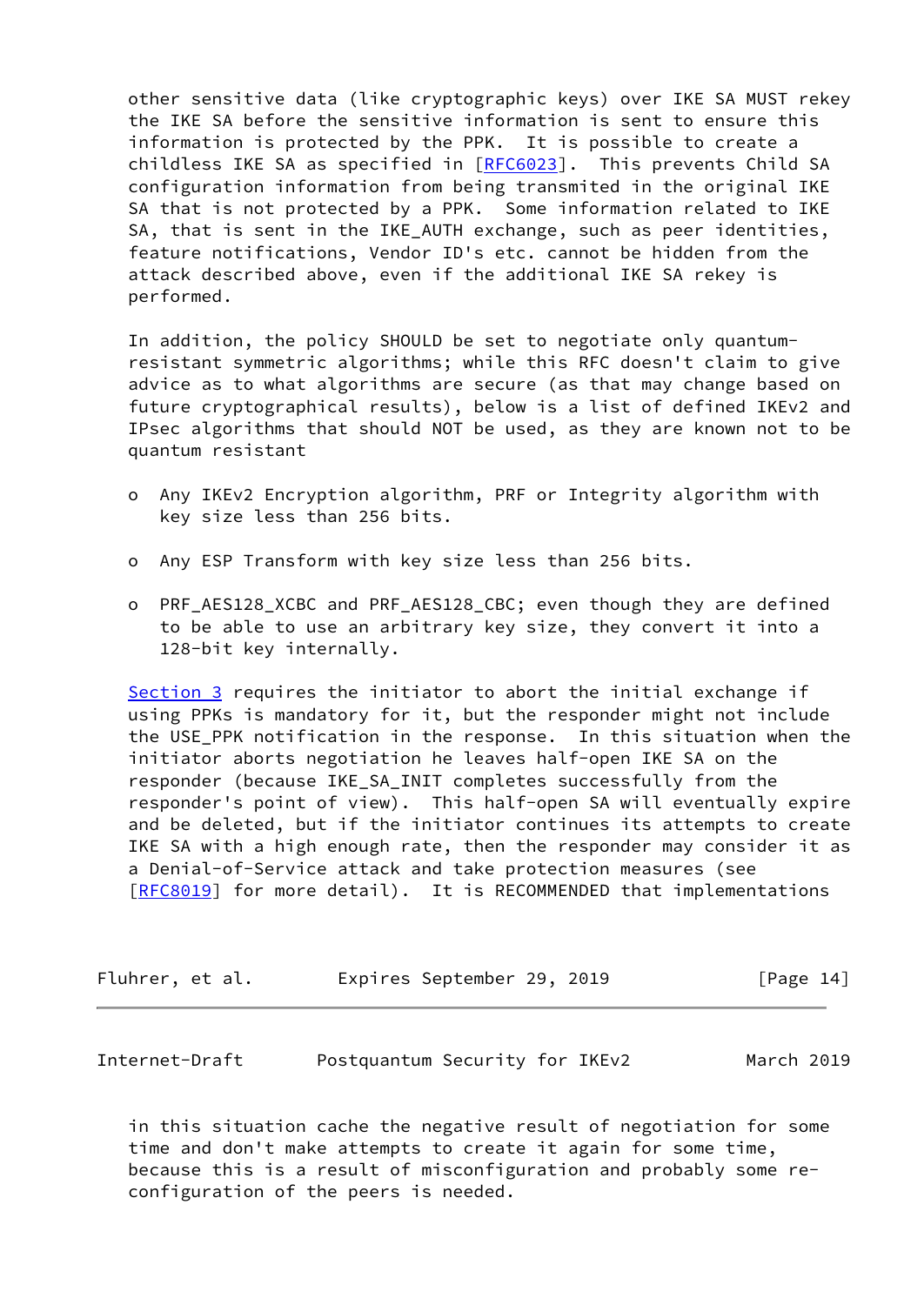If using PPKs is optional for both peers and they authenticate themselves using digital signatures, then an attacker in between, equipped with a Quantum Computer capable of breaking public key operations in real time, is able to mount downgrade attack by removing USE PPK notification from the IKE SA INIT and forging digital signatures in the subsequent exchange. If using PPKs is mandatory for at least one of the peers or PSK is used for authentication, then the attack will be detected and the SA won't be created.

 If using PPKs is mandatory for the initiator, then an attacker capable to eavesdrop and to inject packets into the network can prevent creating IKE SA by mounting the following attack. The attacker intercepts the initial request containing the USE\_PPK notification and injects the forget response containing no USE\_PPK. If the attacker manages to inject this packet before the responder sends a genuine response, then the initiator would abort the exchange. To thwart this kind of attack it is RECOMMENDED, that if using PPKs is mandatory for the initiator and the received response doesn't contain the USE\_PPK notification, then the initiator doesn't abort the exchange immediately, but instead waits some time for more responses (possibly retransmitting the request). If all the received responses contain no USE\_PPK, then the exchange is aborted.

<span id="page-16-0"></span>[7](#page-16-0). IANA Considerations

 This document defines three new Notify Message Types in the "Notify Message Types - Status Types" registry:

| 16435 | USE PPK      |
|-------|--------------|
| 16436 | PPK IDENTITY |
| 16437 | NO_PPK_AUTH  |

This document also creates a new IANA registry for the PPK ID types. The initial values of this registry are:

| PPK_ID Type              | Value         |
|--------------------------|---------------|
|                          |               |
| Reserved                 | 0             |
| PPK_ID_OPAQUE            | 1             |
| PPK ID FIXED             | $\mathcal{P}$ |
| Unassigned               | $3 - 127$     |
| Reserved for private use | $128 - 255$   |

 $[Page 15]$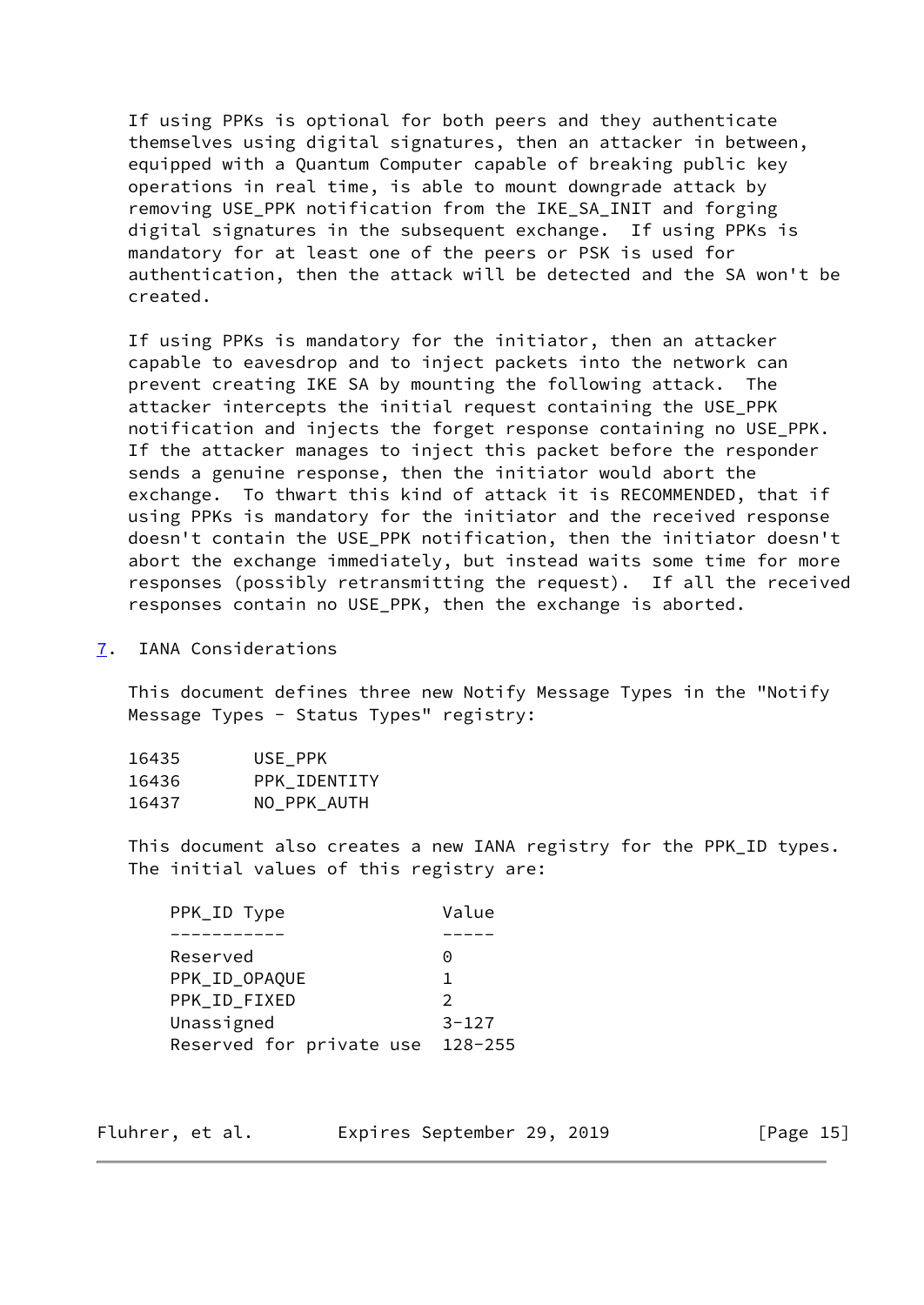<span id="page-17-1"></span> Changes and additions to this registry are by Expert Review [\[RFC8126](https://datatracker.ietf.org/doc/pdf/rfc8126)].

- <span id="page-17-0"></span>[8](#page-17-0). References
- <span id="page-17-2"></span>[8.1](#page-17-2). Normative References
	- [RFC2119] Bradner, S., "Key words for use in RFCs to Indicate Requirement Levels", [BCP 14](https://datatracker.ietf.org/doc/pdf/bcp14), [RFC 2119](https://datatracker.ietf.org/doc/pdf/rfc2119), DOI 10.17487/RFC2119, March 1997, [<https://www.rfc](https://www.rfc-editor.org/info/rfc2119) [editor.org/info/rfc2119](https://www.rfc-editor.org/info/rfc2119)>.
	- [RFC7296] Kaufman, C., Hoffman, P., Nir, Y., Eronen, P., and T. Kivinen, "Internet Key Exchange Protocol Version 2 (IKEv2)", STD 79, [RFC 7296](https://datatracker.ietf.org/doc/pdf/rfc7296), DOI 10.17487/RFC7296, October 2014, [<https://www.rfc-editor.org/info/rfc7296](https://www.rfc-editor.org/info/rfc7296)>.
- <span id="page-17-4"></span><span id="page-17-3"></span>[8.2](#page-17-3). Informational References
	- [I-D.hoffman-c2pq]

 Hoffman, P., "The Transition from Classical to Post Quantum Cryptography", [draft-hoffman-c2pq-04](https://datatracker.ietf.org/doc/pdf/draft-hoffman-c2pq-04) (work in progress), August 2018.

<span id="page-17-5"></span>[IKEV2-IANA-PRFS]

 "Internet Key Exchange Version 2 (IKEv2) Parameters, Transform Type 2 - Pseudorandom Function Transform IDs", <[https://www.iana.org/assignments/ikev2-parameters/](https://www.iana.org/assignments/ikev2-parameters/ikev2-parameters.xhtml#ikev2-parameters-6) [ikev2-parameters.xhtml#ikev2-parameters-6>](https://www.iana.org/assignments/ikev2-parameters/ikev2-parameters.xhtml#ikev2-parameters-6).

- [RFC2409] Harkins, D. and D. Carrel, "The Internet Key Exchange (IKE)", [RFC 2409,](https://datatracker.ietf.org/doc/pdf/rfc2409) DOI 10.17487/RFC2409, November 1998, <[https://www.rfc-editor.org/info/rfc2409>](https://www.rfc-editor.org/info/rfc2409).
- [RFC6023] Nir, Y., Tschofenig, H., Deng, H., and R. Singh, "A Childless Initiation of the Internet Key Exchange Version 2 (IKEv2) Security Association (SA)", [RFC 6023](https://datatracker.ietf.org/doc/pdf/rfc6023), DOI 10.17487/RFC6023, October 2010, [<https://www.rfc](https://www.rfc-editor.org/info/rfc6023) [editor.org/info/rfc6023](https://www.rfc-editor.org/info/rfc6023)>.
- [RFC6030] Hoyer, P., Pei, M., and S. Machani, "Portable Symmetric Key Container (PSKC)", [RFC 6030](https://datatracker.ietf.org/doc/pdf/rfc6030), DOI 10.17487/RFC6030, October 2010, [<https://www.rfc-editor.org/info/rfc6030](https://www.rfc-editor.org/info/rfc6030)>.
- [RFC7619] Smyslov, V. and P. Wouters, "The NULL Authentication Method in the Internet Key Exchange Protocol Version 2 (IKEv2)", [RFC 7619](https://datatracker.ietf.org/doc/pdf/rfc7619), DOI 10.17487/RFC7619, August 2015,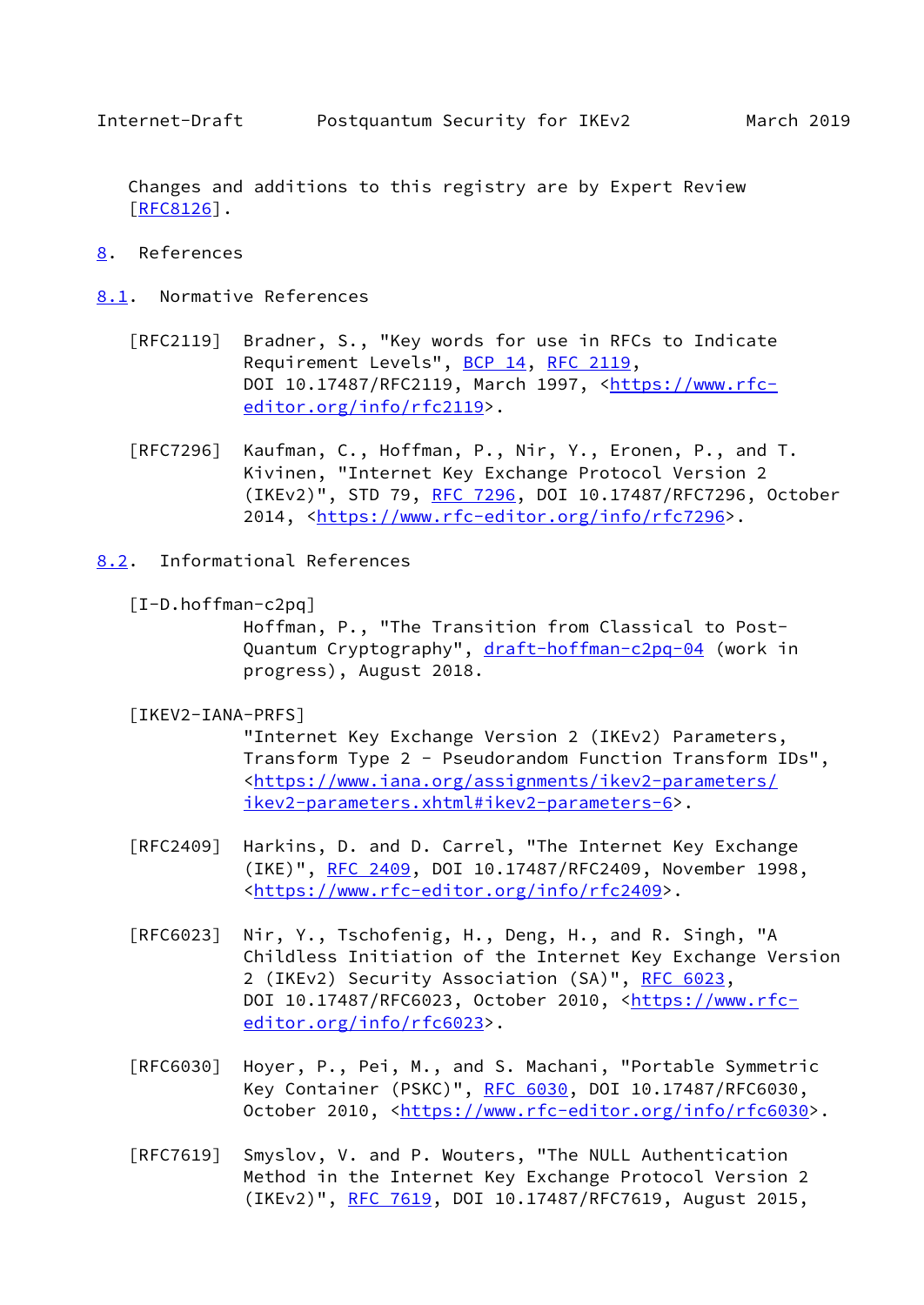<[https://www.rfc-editor.org/info/rfc7619>](https://www.rfc-editor.org/info/rfc7619).

| Fluhrer, et al. | Expires September 29, 2019 |  | [Page 16] |  |
|-----------------|----------------------------|--|-----------|--|
|                 |                            |  |           |  |

# <span id="page-18-1"></span>Internet-Draft Postquantum Security for IKEv2 March 2019

- [RFC8019] Nir, Y. and V. Smyslov, "Protecting Internet Key Exchange Protocol Version 2 (IKEv2) Implementations from Distributed Denial-of-Service Attacks", [RFC 8019,](https://datatracker.ietf.org/doc/pdf/rfc8019) DOI 10.17487/RFC8019, November 2016, [<https://www.rfc](https://www.rfc-editor.org/info/rfc8019) [editor.org/info/rfc8019](https://www.rfc-editor.org/info/rfc8019)>.
- [RFC8126] Cotton, M., Leiba, B., and T. Narten, "Guidelines for Writing an IANA Considerations Section in RFCs", [BCP 26](https://datatracker.ietf.org/doc/pdf/bcp26), [RFC 8126,](https://datatracker.ietf.org/doc/pdf/rfc8126) DOI 10.17487/RFC8126, June 2017, <[https://www.rfc-editor.org/info/rfc8126>](https://www.rfc-editor.org/info/rfc8126).

<span id="page-18-0"></span>[Appendix A.](#page-18-0) Discussion and Rationale

 The idea behind this document is that while a Quantum Computer can easily reconstruct the shared secret of an (EC)DH exchange, they cannot as easily recover a secret from a symmetric exchange. This makes the SK\_d, and hence the IPsec KEYMAT and any child SA's SKEYSEED, depend on both the symmetric PPK, and also the Diffie- Hellman exchange. If we assume that the attacker knows everything except the PPK during the key exchange, and there are 2^n plausible PPKs, then a Quantum Computer (using Grover's algorithm) would take  $O(2^{N}(n/2))$  time to recover the PPK. So, even if the (EC)DH can be trivially solved, the attacker still can't recover any key material (except for the SK\_ei, SK\_er, SK\_ai, SK\_ar values for the initial IKE exchange) unless they can find the PPK, which is too difficult if the PPK has enough entropy (for example, 256 bits). Note that we do allow an attacker with a Quantum Computer to rederive the keying material for the initial IKE SA; this was a compromise to allow the responder to select the correct PPK quickly.

 Another goal of this protocol is to minimize the number of changes within the IKEv2 protocol, and in particular, within the cryptography of IKEv2. By limiting our changes to notifications, and adjusting the SK\_d, SK\_pi, SK\_pr, it is hoped that this would be implementable, even on systems that perform most of the IKEv2 processing in hardware.

 A third goal was to be friendly to incremental deployment in operational networks, for which we might not want to have a global shared key, or quantum resistant IKEv2 is rolled out incrementally.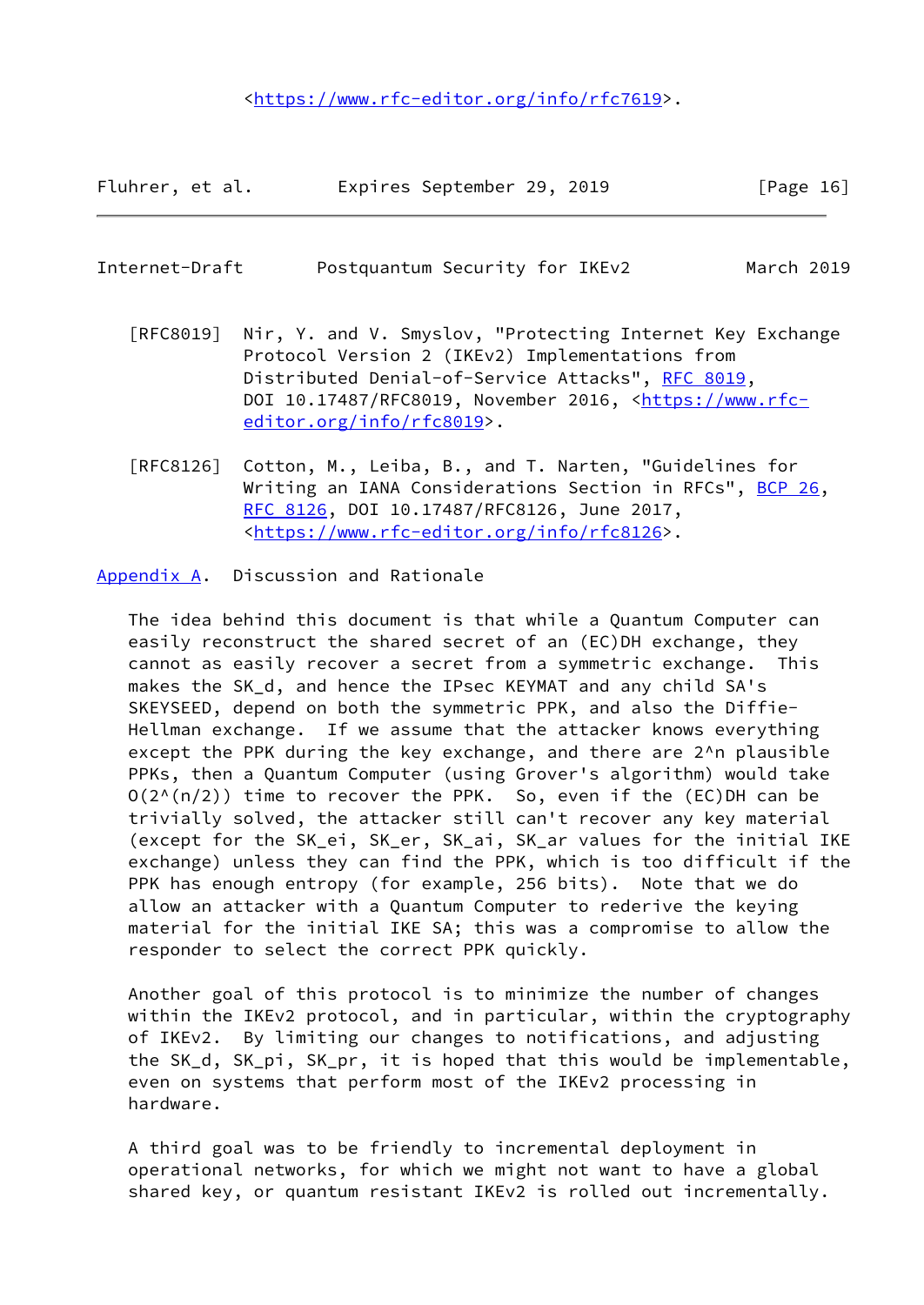This is why we specifically try to allow the PPK to be dependent on the peer, and why we allow the PPK to be configured as optional.

 A fourth goal was to avoid violating any of the security goals of IKEv2.

Fluhrer, et al. Expires September 29, 2019 [Page 17]

<span id="page-19-1"></span>Internet-Draft Postquantum Security for IKEv2 March 2019

<span id="page-19-0"></span>[Appendix B.](#page-19-0) Acknowledgements

 We would like to thank Tero Kivinen, Paul Wouters, Graham Bartlett, Tommy Pauly, Quynh Dang and the rest of the IPSecME Working Group for their feedback and suggestions for the scheme.

Authors' Addresses

 Scott Fluhrer Cisco Systems

Email: sfluhrer@cisco.com

 David McGrew Cisco Systems

Email: mcgrew@cisco.com

 Panos Kampanakis Cisco Systems

Email: pkampana@cisco.com

 Valery Smyslov ELVIS-PLUS

 Phone: +7 495 276 0211 Email: svan@elvis.ru